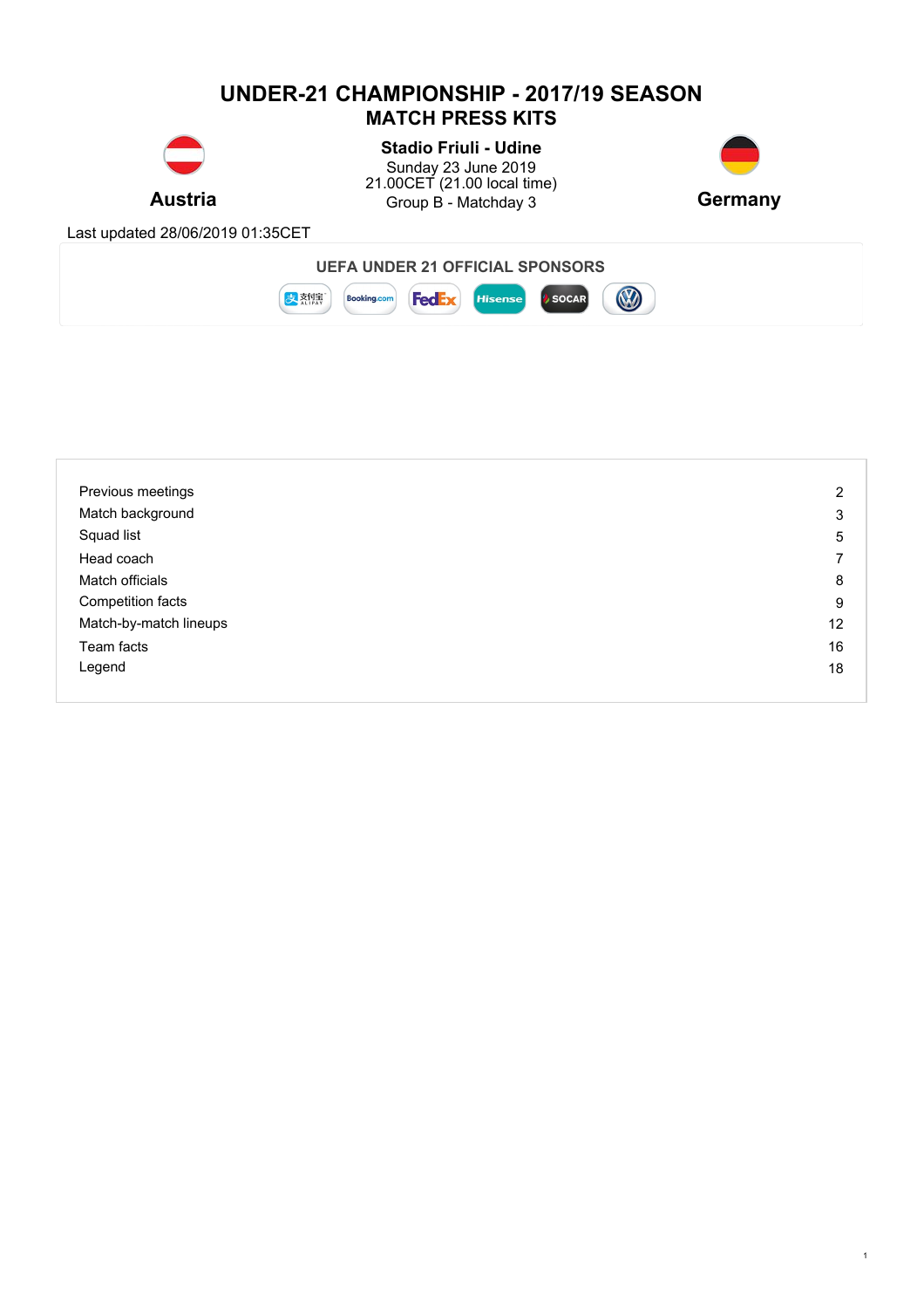# **Previous meetings**

# **Head to Head**

# **UEFA European Under-21 Championship**

| <b>Date</b> | <b>Stage</b><br>reached | <b>Match</b>                         | <b>Result</b> | Venue            | <b>Goalscorers</b>                                                               |
|-------------|-------------------------|--------------------------------------|---------------|------------------|----------------------------------------------------------------------------------|
|             |                         | 11/10/2016 QR (GS) Austria - Germany | $1 - 4$       | <b>St Polten</b> | Lienhart 86; Arnold<br>12, Öztunali 52, Selke<br>58, Haberer 78 (P)              |
|             |                         | 17/11/2015 QR (GS) Germany - Austria | $4 - 2$       | Furth            | Meyer 39, Goretzka<br>$ 42$ , Selke 50, Sané<br>76; Gregoritsch 21<br>$(P)$ , 86 |

# **UEFA European Under-21 Championship**

| <b>Date</b> | <b>Stage</b><br>reached | <b>Match</b>                         | <b>Result</b> | Venue                   | <b>Goalscorers</b>           |
|-------------|-------------------------|--------------------------------------|---------------|-------------------------|------------------------------|
|             |                         | 11/10/2005 QR (GS) Austria - Germany | $0 - 3$       | St. Veit an der<br>Glan | Hanke 52, 54,<br>Brzenska 79 |
|             |                         | 12/10/2004 QR (GS) Germany - Austria | $2 - 0$       | Dusseldorf              | Schulz 30, Hanke 78          |

# **UEFA European Under-21 Championship**

| <b>Date</b> | <b>Stage</b><br>reached | <b>Match</b>                              | <b>Result</b> | Venue            | <b>Goalscorers</b>                       |
|-------------|-------------------------|-------------------------------------------|---------------|------------------|------------------------------------------|
|             |                         | 04/10/1983 QR (GS) West Germany - Austria | $2 - 1$       | Arnsberg         | Herget 20 (P), M.<br>Rummenigge 30; Nagl |
|             |                         | 26/04/1983 QR (GS) Austria - West Germany | 1-'           | <b>St Polten</b> | Hrstic 40; Herbst 51                     |

# **UEFA European Under-21 Championship**

| <b>Date</b> | <b>Stage</b><br>reached | <b>Match</b>                              | <b>Result</b> | Venue        | <b>Goalscorers</b>                         |
|-------------|-------------------------|-------------------------------------------|---------------|--------------|--------------------------------------------|
|             |                         | 13/10/1981 QR (GS) Austria - West Germany | $0 - 1$       | <b>Krems</b> | Von Heesen 51                              |
|             |                         | 28/04/1981 QR (GS) West Germany - Austria | $4 - 0$       | Kiel         | Völler 34, 58,<br>Steubing 56, Kempe<br>90 |

|         | Qualifying                                    |                                                                        |  |  |      |  |  | <b>Final</b><br>tournament |  |  | <b>Total</b> |  |  |  |  |  |
|---------|-----------------------------------------------|------------------------------------------------------------------------|--|--|------|--|--|----------------------------|--|--|--------------|--|--|--|--|--|
|         |                                               | Home                                                                   |  |  | Away |  |  |                            |  |  |              |  |  |  |  |  |
|         | Pid W D L Pid W D L Pid W D L Pid W D L GF GA |                                                                        |  |  |      |  |  |                            |  |  |              |  |  |  |  |  |
| Total   |                                               |                                                                        |  |  |      |  |  |                            |  |  |              |  |  |  |  |  |
| Austria |                                               | $4   0   1   3   4   0   0   4   -   -   -   8   0   1   7   5   21  $ |  |  |      |  |  |                            |  |  |              |  |  |  |  |  |
| Germany |                                               | $4   4   0   0   4   3   1   0$ - - - - 8 7 1 0 21 5                   |  |  |      |  |  |                            |  |  |              |  |  |  |  |  |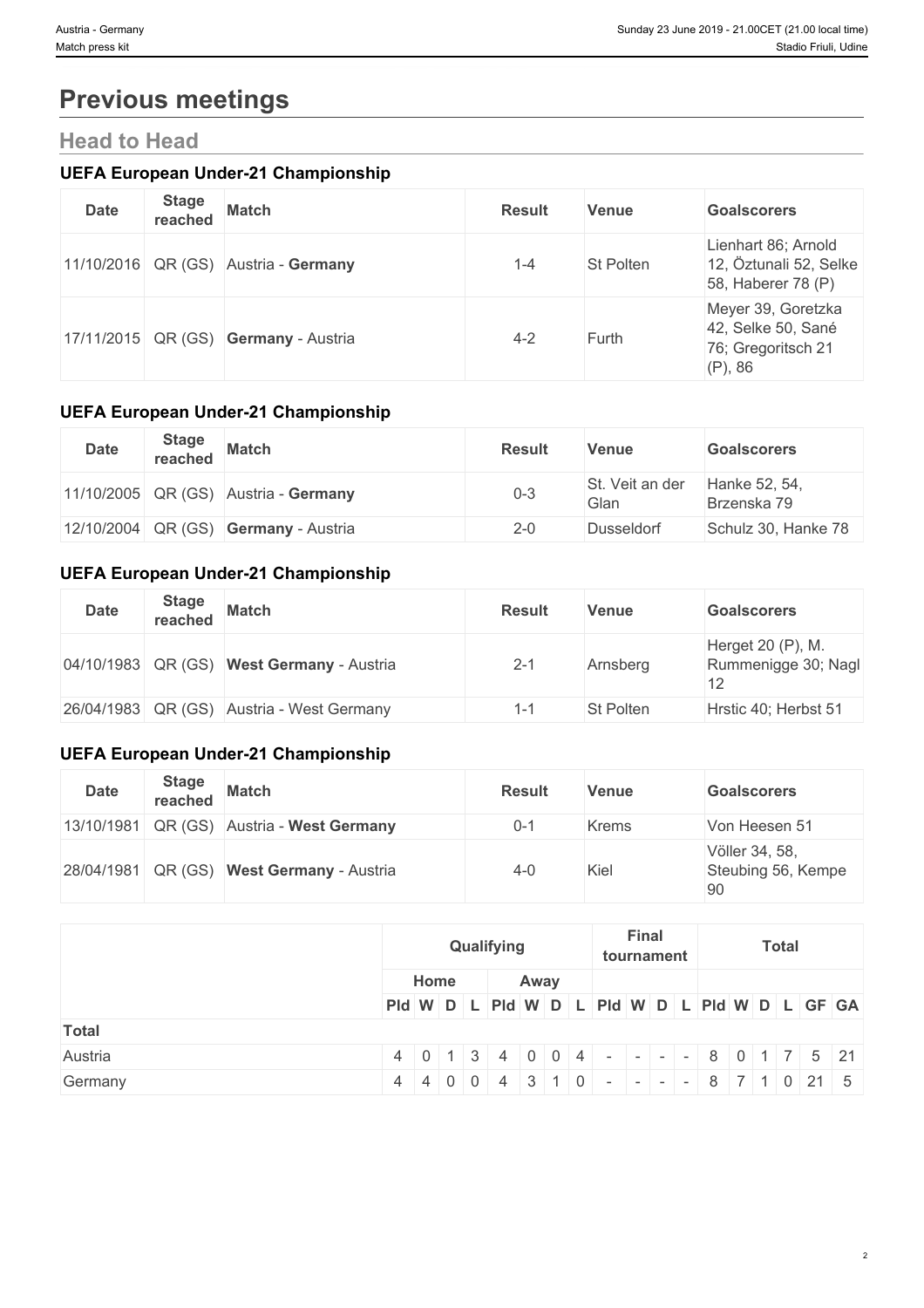# **Match background**

Germany have dominated their UEFA European Under-21 Championship fixtures with Austria and will be looking to extend a long winning run against their neighbours.

• The holders have also been in impressive form in Group B, defeating Denmark (3-1) and Serbia (6-1, equalling their biggest winning margin in the final tournament) to open a three-point cushion in the standings. Austria are level with Denmark on three points, having lost to Denmark (3-1) after their first ever finals match ended in a 2-0 win against Serbia.

• Germany need a point to guarantee qualifying for the semi-finals as group winners. Should they lose, they only have a chance of finishing top if Denmark also beat Serbia; in this scenario, top spot would be decided on three-way headto-head. Germany are assured of topping this should they lose by only a one-goal margin.

• Austria must beat Germany to have a chance of winning the group; they would be assured of top spot if they win and Denmark do not. They would also finish first if they win by a three-goal margin, regardless of the Danes' result.

# **Previous meetings**

surts - Germany have determany save 21 downed 21 Germany save 21 Germany have the many have dominated their UEFA European Under-21 Championship fixtures with Austria and will be looking to<br>extend al long winning rarn agai sides, conceding only five. Germany won 4-2 at home and 4-1 away – Levin Öztunalı on target in the latter fixture – in qualifying for the 2017 finals. While Germany went on to win both their qualifying section and the tournament itself, Austria finished second in the group but lost to Spain in the play-offs. أخذ Corresponsive Corresponsive Corresponsive States 23 Jum 2014 - 23 Corresponses Corresponses Corresponses Corresponses Corresponses Corresponses Corresponses Corresponses Corresponses Corresponses Corresponses Corresp suars cerew.<br>
Suat Service Table Service Control of the Company Under-21 Championship for the state and will be looking to<br>
Cermany have dominanted their UEFA European Under-21 Championship for<br>three with Austra and will b

• Those were the sides' first competitive games since 2006 qualifying, when Germany beat Austria 2-0 in Dusseldorf in October 2004 and 3-0 away 12 months later. Germany went on to reach the final tournament.

• Having also won 5-2 in a March 2007 friendly, Germany have triumphed in the last six matches between the sides. Austria have not avoided defeat against their neighbours since a 1-1 draw with West Germany in April 1983.

Philipp Lienhart 4-0 in the 2014 European U19 Championship semi-final en route to winning the trophy.

• Horvath scored Austria's final goal in a 5-1 defeat of Germany in the U19 qualifying round in October 2014; Marko Kvasina got two goals for an Austria team also featuring Lienhart, plus substitute Mathias Honsak. Timo Baumgartl and Nadiem Amiri featured for Germany with Mahmoud Dahoud an unused substitute.

• Germany beat Austria 3-0 in the 2016 U19 EURO group stage; Florian Müller, Benjamin Henrichs and substitute Posch started for Austria with Sandi Lovric coming on as a substitute and Sandro Ingolitsch staying on the bench.

• Dario Maresic and Christoph Baumgartner were in the Austria side that lost 4-0 to a Germany side including Arne Maier in the 2016 U17 EURO group stage.

# **Form guide**

**Austria**

• This is Austria's first U21 tournament – the only team to be making their debut at the 2019 finals.

• Austria had only previously reached the play-offs twice, losing to Finland on penalties in 2009 qualifying after each side had won 2-1 at home and going out to Spain on away goals in 2017 (1-1 home, 0-0 away).

• This time round Austria were runners-up behind Serbia in qualifying Group 7, picking up 22 points (W7 D1 L2). They were unbeaten in their last six games (W5 D1) and, before losing to Denmark, had won four successive competitive matches having beaten Greece 1-0 both away and home in the play-offs.

• Defeat by the Danes also ended Austria's nine-game unbeaten run – their longest competitive run without defeat since another nine-match sequence in 2007 and 2008 (W7 D2), which was ended by that 2-1 play-off loss in Finland.

# **Germany**

• Germany were champions in 2017, their second U21 title following their 2009 success in Sweden. Two years ago in Poland, they finished second in Group C, qualifying for the semi-finals as the best runners-up over the three sections; they beat England 4-3 on penalties in the last four after a 2-2 draw before a Mitchell Weiser goal earned a 1-0 final win against Spain. The matrix particles in the growth of the company is the eight company of the company is the company of the and the semi-finalists in the company of the company of the company of the company of the company of the company o

• This is the eighth time Germany have qualified for an eight or 12-team final tournament. Aside from their two titles, 1996.

• As West Germany, they were runners-up to England in 1982.

• Germany qualified for these finals as Group 5 winners, picking up 25 points from their ten fixtures (W8 D1 L1) and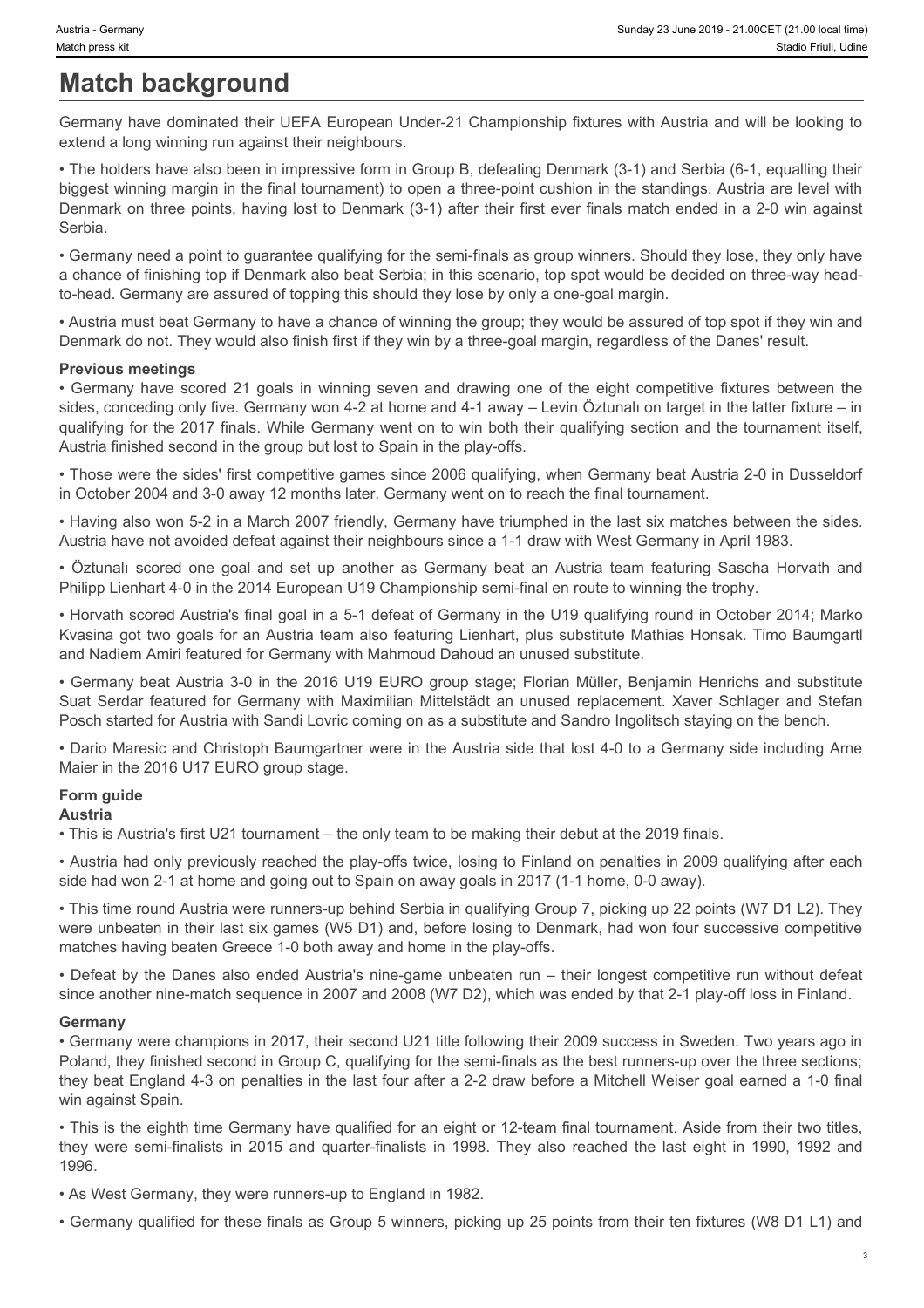scoring 33 goals – the most of any of the 11 qualified teams, though non-qualifiers Portugal matched that figure. With wins in their last three qualifiers, Germany's victories against Denmark and Serbia have now extended their unbeaten run in competitive games to nine (W8 D1).

• A 1-0 loss against Italy on matchday three in 2017 is Germany's sole defeat in their last nine matches in the final tournament group stage (W6 D2).

• Four members of Germany's squad were in the victorious 2017 party; Öztunalı, Waldemar Anton, Dahoud and Amiri. Anton was a late replacement for Jonathan Tah.

• Öztunalı was also part of the victorious Germany side at the 2014 European U19 Championship in Hungary.

Championship; having switched his international allegiance, the Hamburg-born striker made his Germany U21 debut against England in March.

# **Links and trivia**

varia - Cemany<br>
• Sunday 23 June 2019 - 21.00CET (21.00 local imes)<br>
• Stadio Frault Uses<br>
• Stadio Frault Uses<br>
• Stadio Frault England Hat three qualifiers, Germany's victories against Denmark and Serbia have now extende • Have played in Germany: Kevin Danso (Augsburg 2014-) Marco Friedl (Bayern München 2008–18, Werder Bremen 2018–19 loan) Christoph Baumgartner (Hoffenheim 2017-) Mathias Honsak (Holstein Kiel 2018/19 loan) Philipp Lienhart (Freiburg 2017-) Stefan Posch (Hoffenheim 2016-) Sascha Horvath (Dynamo Dresden 2017-)

• Hannes Wolf, who broke his right leg in Austria's opening game against Serbia, is set to join Leipzig from Salzburg this summer.

• Have played together: Philipp Lienhart & Robin Koch (Freiburg 2017-) Philipp Lienhart & Luca Waldschmidt (Freiburg 2018-) Christoph Baumgartner & Nadiem Amiri (Hoffenheim 2017-) Stefan Posch & Nadiem Amiri (Hoffenheim 2016-) Marco Friedl & Johannes Eggestein, Maximilian Eggestein (Werder Bremen 2018–19) Kevin Danso & Marco Richter (Augsburg 2014-) • Xaver Centery<br>
• Xaver Schlager and Center of Austria's violations and Center of Austria's Device Center Schlager and Austria<br>
• Xaver Schlager Player Schlager and Center Schlager and Center Schlager and Center Schlager

• Austria coach Werner Gregoritsch is the father of Augsburg forward Michael Gregoritsch.

• At 61, Gregoritsch is the oldest coach at the final tournament.

victories against Slovenia (1-0 home) and North Macedonia (4-1 away). Stefan Posch made his senior international debut as a half-time substitute in the latter.

• Tah and Lukas Klostermann both played 90 minutes in Germany's 2-0 UEFA EURO 2020 qualifying win away to Belarus on 8 June.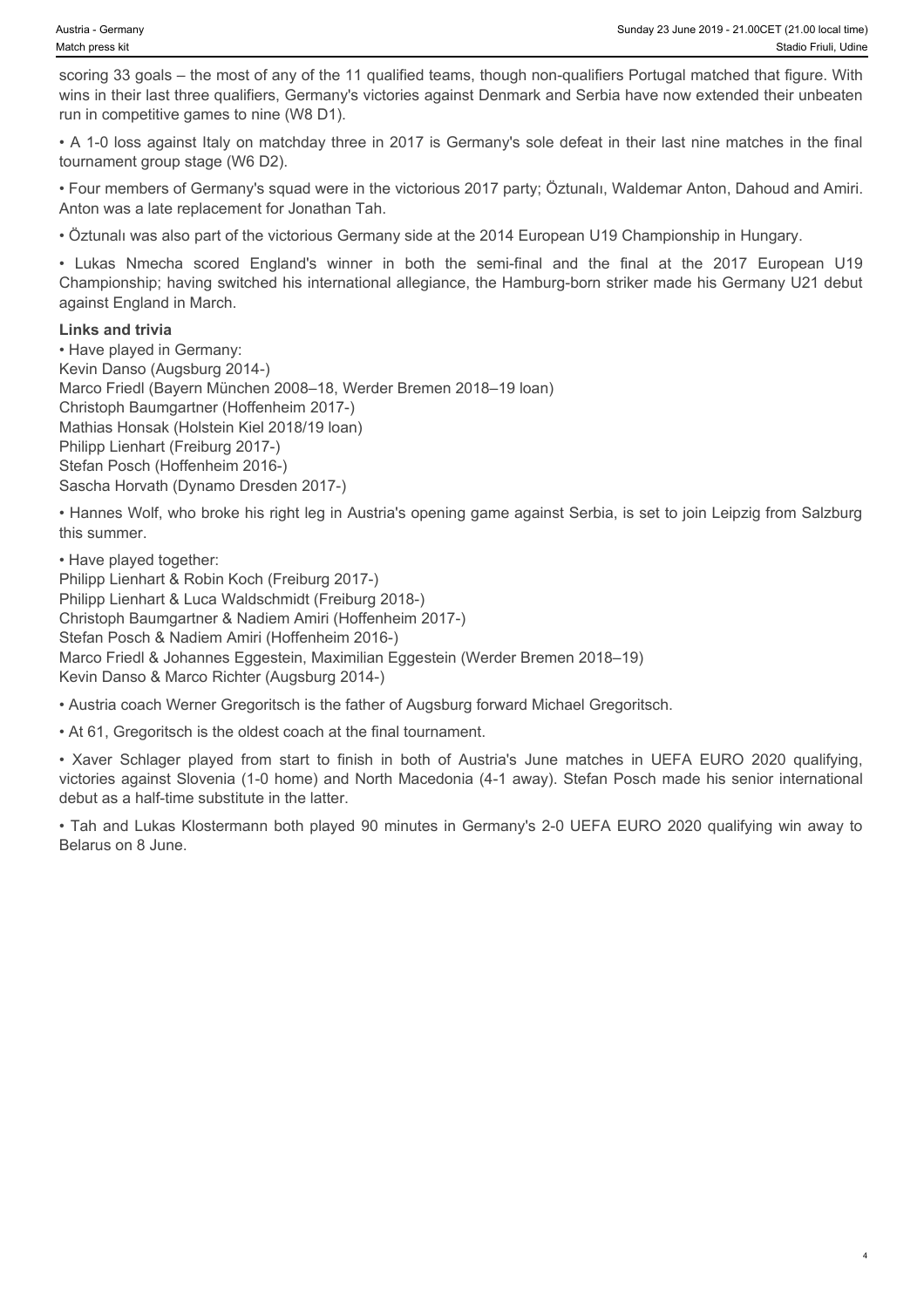# **Squad list**

# **Austria**

|                          |               |     |                                          |                          |                |                |                |                | <b>Current season   Overall</b>  |  |
|--------------------------|---------------|-----|------------------------------------------|--------------------------|----------------|----------------|----------------|----------------|----------------------------------|--|
|                          |               |     |                                          |                          |                | Qual.          | <b>FT</b>      |                | Team                             |  |
| No. Player               | <b>DoB</b>    | Age | Club                                     |                          |                |                |                |                | D Pld Gls Pld Gls Pld Gls        |  |
| <b>Goalkeepers</b>       |               |     |                                          |                          |                |                |                |                |                                  |  |
| Johannes Kreidl          | 07/03/1996 23 |     | Ried                                     | $\overline{\phantom{a}}$ |                | 0              | $\overline{0}$ | $\mathbf 0$    | $\sim$                           |  |
| 12 Patrick Pentz         | 02/01/1997 22 |     | Austria<br>Wien                          |                          | $\overline{0}$ | $\mathbf 0$    | $\mathbf 0$    | $\overline{0}$ | $\sim$<br>$\sim$                 |  |
| 23 Alexander Schlager    | 01/02/1996 23 |     | <b>LASK</b>                              |                          | 9              | 0              | $\overline{2}$ |                | $0 \mid 11 \mid -$               |  |
| <b>Defenders</b>         |               |     |                                          |                          |                |                |                |                |                                  |  |
| 2 Marco Friedl           | 16/03/1998 21 |     | <b>Bremen</b>                            | $\overline{\phantom{a}}$ | 6              | -1             | $-1$           | $\overline{0}$ | $7 \mid 1$                       |  |
| 4 Stefan Posch           | 14/05/1997 22 |     | Hoffenheim                               | $\overline{\phantom{a}}$ | $\overline{4}$ |                | 2              | $\Omega$       | 6<br>$\overline{1}$              |  |
| 5 Philipp Lienhart       | 11/07/1996 22 |     | Freiburg                                 | $\overline{\phantom{a}}$ | 8              | -1             | 2              | $\overline{1}$ | $21 \quad 3$                     |  |
| 10 Petar Gluhakovic      | 25/03/1996 23 |     | Austria<br>Wien                          |                          | $\overline{4}$ | $\mathbf 0$    | $\overline{0}$ | $\overline{0}$ | 4<br>$\sim$                      |  |
| 13 Maximilian Ullmann    | 17/06/1996 23 |     | <b>LASK</b>                              |                          | 9              | 2              |                | $\overline{0}$ | $10 \quad 2$                     |  |
| 15 Dario Maresic         | 29/09/1999 19 |     | Sturm                                    |                          | 5              | $\mathbf{0}$   | $\mathbf 0$    | $\overline{0}$ | 5<br>$\sim$                      |  |
| 22 Sandro Ingolitsch     | 18/04/1997 22 |     | St Pölten                                | $\sim$                   | $\overline{7}$ | $\overline{0}$ | 2              | $\overline{0}$ | $9 -$                            |  |
| <b>Midfielders</b>       |               |     |                                          |                          |                |                |                |                |                                  |  |
| 3 Emir Karic             | 09/06/1997 22 |     | Altach                                   |                          | $\overline{0}$ | $\Omega$       | 0              | 0              | $\sim$<br>$\mathbf{r}$           |  |
| 6 Kevin Danso            | 19/09/1998 20 |     | Augsburg                                 |                          | 6              | $\mathbf 0$    | 2              | $\mathbf 0$    | 8<br>$\sim$                      |  |
| 8 Xaver Schlager         | 28/09/1997 21 |     | Salzburg                                 |                          | $\overline{2}$ | 2              | 2              | 0              | 6<br>2                           |  |
| 11 Mathias Honsak        | 20/12/1996 22 |     | Kiel                                     |                          | 7              | 6              | 2              | $\overline{0}$ | 9<br>6                           |  |
| 14 Husein Balić          | 15/02/1996 23 |     | St Pölten                                |                          | $\overline{0}$ | $\mathbf 0$    | $\overline{2}$ | $\overline{0}$ | $\overline{2}$<br>$\sim$ $-$     |  |
| 17 Ivan Ljubic           | 07/07/1996 22 |     | Sturm                                    |                          | 6              | $\mathbf 0$    | 2              | $\overline{0}$ | 8<br>$\sim$                      |  |
| 18 Dejan Ljubicic        | 08/10/1997 21 |     | Rapid Wien                               | $\overline{a}$           | $\overline{5}$ | $\mathbf 0$    | $\mathbf{1}$   | $\overline{0}$ | 6<br>$\sim$                      |  |
| 19 Hannes Wolf           | 16/04/1999 20 |     | Salzburg                                 | $\sim$                   | 6              |                | $\overline{1}$ | -1             | 7 <sup>1</sup><br>$\overline{2}$ |  |
| 20 Christoph Baumgartner |               |     | 01/08/1999 19 Hoffenheim                 | $\sim$                   | 6              | $\overline{0}$ | $-1$           |                | $0 \mid 7 \mid -$                |  |
| 21 Sascha Horvath        | 22/08/1996 22 |     | Wacker                                   | $\overline{\phantom{a}}$ | 9              | $\overline{1}$ |                |                | $2 \mid 1 \mid 14 \mid 2$        |  |
| <b>Forwards</b>          |               |     |                                          |                          |                |                |                |                |                                  |  |
| 7 Adrian Grbic           | 04/08/1996 22 |     | Altach                                   | $\sim$                   | 6              | $\overline{2}$ | $\overline{1}$ | $\overline{0}$ | $7 \mid 2$                       |  |
| 9 Marko Kvasina          |               |     | 20/12/1996 22 Mattersburg - 8 3 1 0 14 3 |                          |                |                |                |                |                                  |  |
| 16 Sasa Kalajdzic        | 07/07/1997 21 |     | Admira                                   |                          |                |                |                |                | $-1$ 0 1 0 2 -                   |  |
| Coach                    |               |     |                                          |                          |                |                |                |                |                                  |  |
| - Werner Gregoritsch     | 22/03/1958 61 |     |                                          |                          |                |                |                |                | $-$ 12 0 2 0 36 -                |  |
|                          |               |     |                                          |                          |                |                |                |                |                                  |  |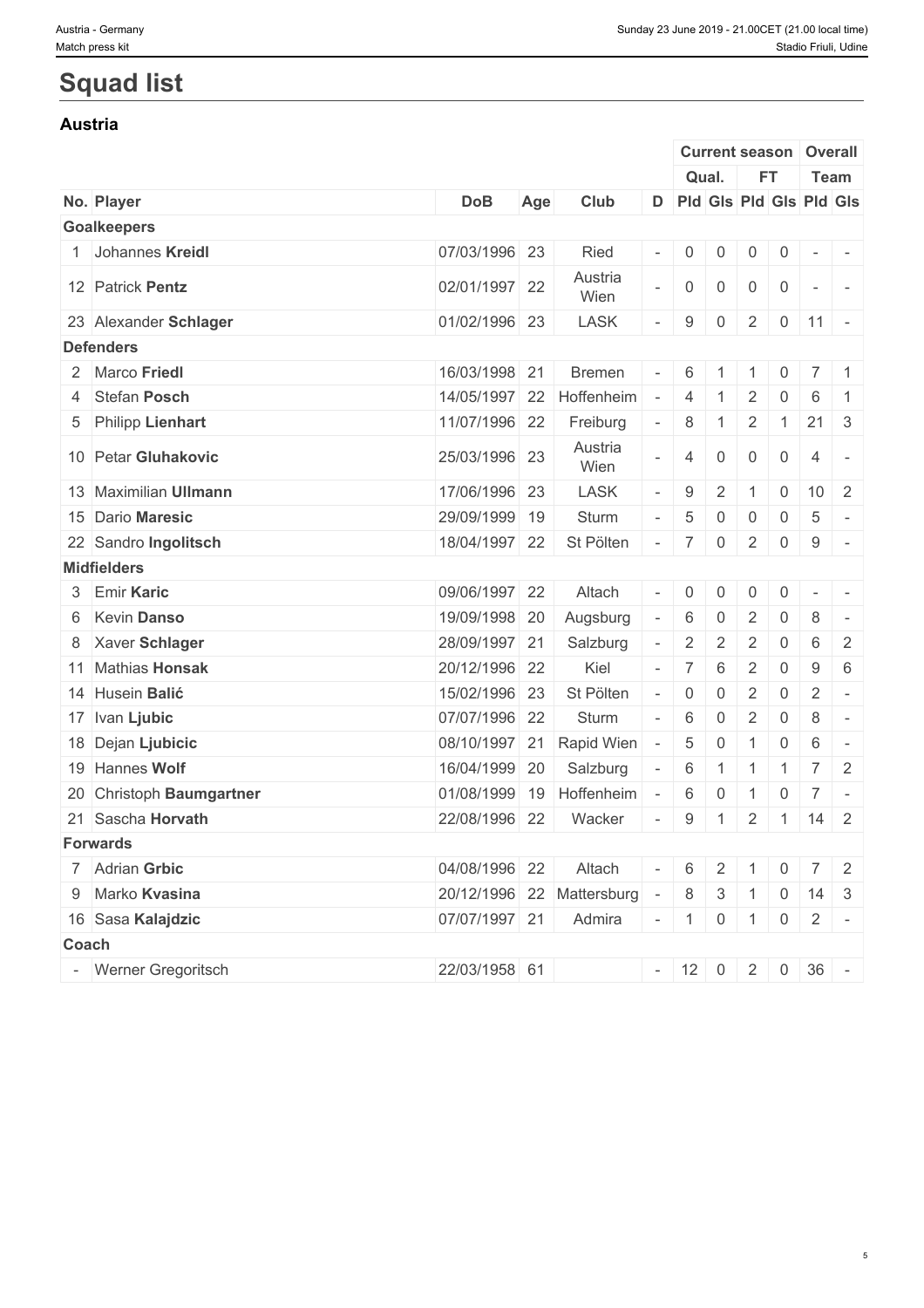# **Germany**

|                           |               |     |                               |                          |                                                      | <b>Current season</b> |                     |                | Overall                               |                |
|---------------------------|---------------|-----|-------------------------------|--------------------------|------------------------------------------------------|-----------------------|---------------------|----------------|---------------------------------------|----------------|
|                           |               |     |                               |                          |                                                      | Qual.                 | <b>FT</b>           |                | Team                                  |                |
| No. Player                | <b>DoB</b>    | Age | <b>Club</b>                   |                          |                                                      |                       |                     |                | D Pld Gls Pld Gls Pld Gls             |                |
| <b>Goalkeepers</b>        |               |     |                               |                          |                                                      |                       |                     |                |                                       |                |
| 1 Alexander Nübel         | 30/09/1996 22 |     | Schalke                       |                          | $-19$                                                | $\mathbf 0$           | $\overline{2}$      |                | $0 \mid 11 \mid -$                    |                |
| 12 Florian Müller         | 13/11/1997 21 |     | Mainz                         |                          | $- 0$                                                | $\mathbf 0$           | $\overline{0}$      | $\overline{0}$ | $\mathcal{L}_{\rm{max}}$<br>$\sim$    |                |
| 23 Markus Schubert        | 12/06/1998 21 |     | Dresden                       | $\overline{\phantom{a}}$ | $\begin{array}{\begin{array}{\small 0} \end{array}}$ | $\mathbf 0$           | $\overline{0}$      | $\overline{0}$ | $\sim$ $\sim$ $\sim$                  |                |
| <b>Defenders</b>          |               |     |                               |                          |                                                      |                       |                     |                |                                       |                |
| 2 Benjamin Henrichs       | 23/02/1997 22 |     | Monaco                        | $\overline{\phantom{a}}$ | 6                                                    | $\mathbf{0}$          | 2                   | $\Omega$       | 8                                     | $\overline{a}$ |
| 3 Lukas Klostermann       | 03/06/1996 23 |     | Leipzig                       |                          | 9                                                    | $\overline{2}$        | 2                   | 0              | $15 \quad 2$                          |                |
| 4 Jonathan Tah            | 11/02/1996 23 |     | Leverkusen                    | $\overline{\phantom{a}}$ | $\overline{4}$                                       | $\mathbf 0$           | $\overline{2}$      | $\mathsf{O}$   | 9<br>$\sim$ $-$                       |                |
| 5 Timo Baumgartl          | 04/03/1996 23 |     | Stuttgart                     | $\sim$                   | 8                                                    | -1                    | 2                   | $\overline{0}$ | $10$ 1                                |                |
| 14 Maximilian Mittelstädt | 18/03/1997 22 |     | Hertha                        |                          |                                                      | $\mathbf{0}$          | $\mathsf{O}\xspace$ | $\overline{0}$ | $\overline{1}$<br>$\sim$              |                |
| 15 Waldemar Anton         | 20/07/1996 22 |     | Hannover                      |                          | $-$ 6                                                | $\mathbf 0$           | $\mathbf 0$         | $\overline{0}$ | 6<br>$\sim$ $-$                       |                |
| 17 Felix Uduokhai         | 09/09/1997 21 |     | Wolfsburg                     |                          | $-1$                                                 | $\mathbf 0$           | $\overline{0}$      | $\overline{0}$ | $\overline{1}$<br>$\vert \cdot \vert$ |                |
| 20 Robin Koch             | 17/07/1996 22 |     | Freiburg                      | $\overline{a}$           | $\begin{array}{c} \hline \end{array}$                | $\mathbf 0$           | $\mathbf 0$         | $\overline{0}$ | $\overline{2}$<br>$\overline{a}$      |                |
| <b>Midfielders</b>        |               |     |                               |                          |                                                      |                       |                     |                |                                       |                |
| 6 Maximilian Eggestein    | 08/12/1996 22 |     | <b>Bremen</b>                 |                          | $-$ 7                                                | $\overline{1}$        | $\overline{2}$      | $\mathsf{O}$   | 9                                     | $\overline{1}$ |
| 7 Levin Öztunali          | 15/03/1996 23 |     | Mainz                         |                          |                                                      | 3                     | $\overline{2}$      | $\overline{0}$ | $16 \mid 4$                           |                |
| 8 Mahmoud Dahoud          | 01/01/1996 23 |     | Dortmund                      |                          | 5                                                    | $\overline{2}$        | $\overline{2}$      | $\overline{1}$ | $14 \mid 3$                           |                |
| 16 Suat Serdar            | 11/04/1997 22 |     | Schalke                       | $\sim$                   | $\begin{array}{c} \hline \end{array}$                | 2                     | $\mathbf{1}$        | 0              | $\mathbf{3}$                          | 2              |
| 18 Nadiem Amiri           | 27/10/1996 22 |     | Hoffenheim                    | $\sim$                   | 5                                                    | $\overline{1}$        | $\overline{2}$      | $\overline{0}$ | $14$ 2                                |                |
| 19 Florian Neuhaus        |               |     | 16/03/1997 22 Mönchengladbach | $\sim$                   | $\overline{7}$                                       |                       | $\overline{2}$      | $\overline{0}$ | 9                                     | $\overline{1}$ |
| 21 Arne Maier             | 08/01/1999 20 |     | Hertha                        | $\bar{a}$                | $\begin{array}{c} \boxed{2} \end{array}$             | $\mathbf 0$           | $\overline{2}$      | $\overline{1}$ | $\overline{4}$<br>$\vert$ 1           |                |
| 22 Eduard Löwen           | 28/01/1997 22 |     | Nürnberg                      | $\overline{\phantom{a}}$ | $\begin{array}{\begin{array}{\small 0} \end{array}}$ | $\mathbf 0$           | $\overline{0}$      | $\overline{0}$ |                                       |                |
| <b>Forwards</b>           |               |     |                               |                          |                                                      |                       |                     |                |                                       |                |
| 9 Lukas Nmecha            | 14/12/1998 20 |     | Preston                       |                          | $-$ 0                                                | $\mathbf{0}$          | $\overline{1}$      | $\overline{0}$ | $1 -$                                 |                |
| 10 Luca Waldschmidt       | 19/05/1996 23 |     | Freiburg                      |                          | $- 4$                                                | -1                    | $\overline{2}$      | $\overline{4}$ | 6                                     | 5              |
| 11 Marco Richter          | 24/11/1997 21 |     | Augsburg                      | $\overline{\phantom{a}}$ | $\blacksquare$                                       | $\mathbf 0$           | 2                   | 3              | $\mathbf{3}$                          | $\mathbf{3}$   |
| 13 Johannes Eggestein     | 08/05/1998 21 |     | <b>Bremen</b>                 |                          | $-$ 3                                                | $\mathbf 0$           | $\overline{0}$      | $\overline{0}$ | $\mathbf{3}$<br>$\sim$                |                |
| Coach                     |               |     |                               |                          |                                                      |                       |                     |                |                                       |                |
| - Stefan Kuntz            | 30/10/1962 56 |     |                               |                          | $-10$                                                | $\overline{0}$        | $2^{\circ}$         | $\overline{0}$ | 20<br>$\sim$ $-$                      |                |
|                           |               |     |                               |                          |                                                      |                       |                     |                |                                       |                |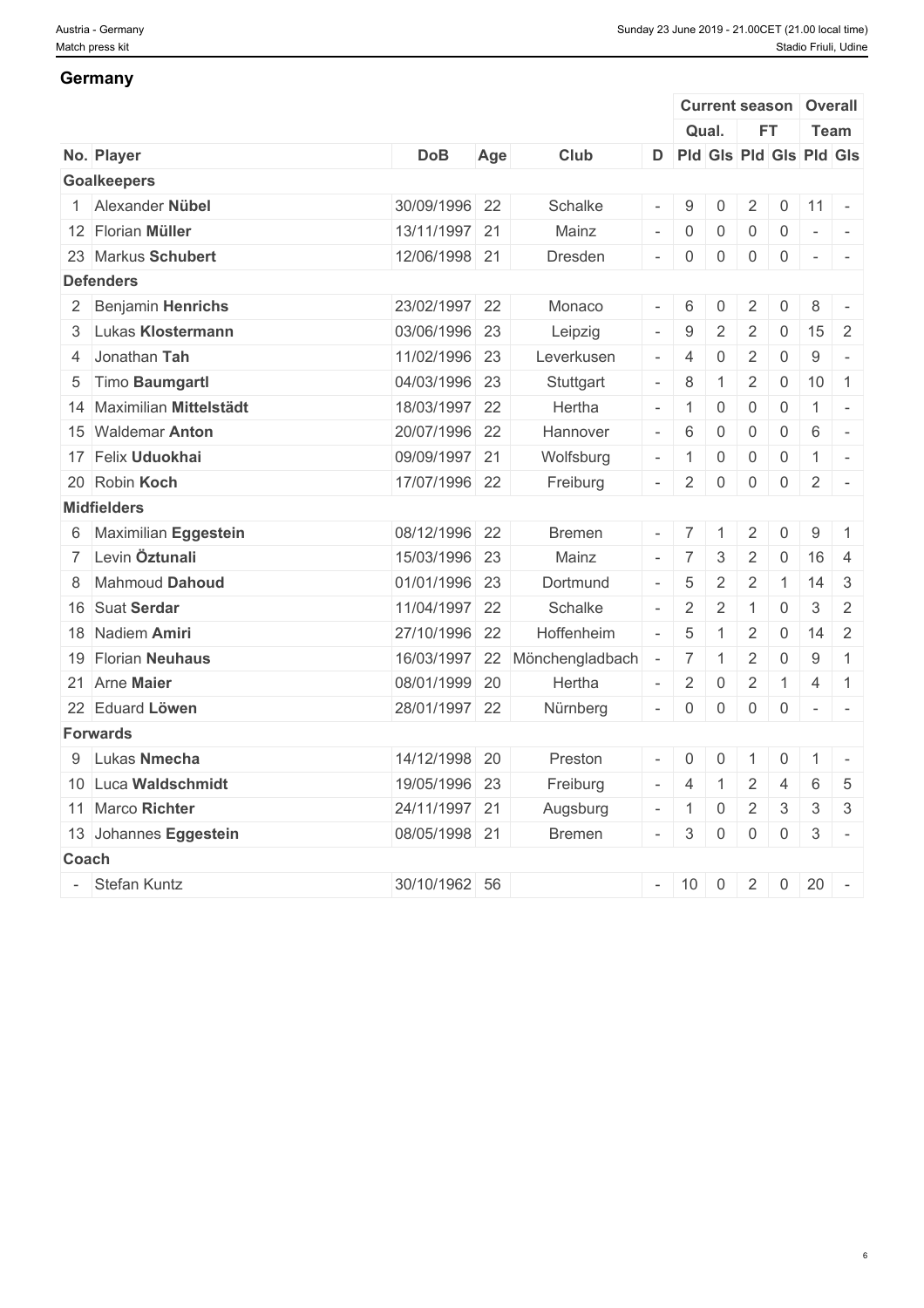# **Head coach**

# **Werner Gregoritsch**

**Date of birth:** 22 March 1958 **Nationality:** Austrian **Playing career:** Grazer AK (twice), VÖEST Linz, First Vienna, Leoben **Coaching career:** Grazer AK (youth), Grazer AK, Mattersburg, LASK, Kapfenberg, Austria U21

• A centre-forward for local side GAK, where he made his first-team debut in 1976, Gregoritsch had spells with several other clubs, most significantly VÖEST Linz, before retiring to become a German and PE teacher.

• Also worked with a series of amateur and youth teams, including a lengthy stint back at GAK between 1992 and 2000; in April of the latter year he took charge of the first team, winning the Austrian Cup the following month.

• Took over at Mattersburg in 2002, guiding the club into the Austrian Bundesliga in 2002/03 before a two-year spell at LASK; appointed coach at Kapfenberg in 2006.

• On 14 April 2010 Gregoritsch brought on his son Michael as a substitute in Kapfenberg's game against Austria Wien; within seconds of his introduction Michael had become the youngest ever goalscorer in the Austrian Bundesliga, aged 15 years 361 days.

• An old-school coach and a father figure for his players, Gregoritsch thrives on working with youngsters and has been in charge of Austria's Under-21 side since 2012; having survived testicular cancer in 1997, he also devotes himself to giving talks at support groups.

# **Stefan Kuntz**

**Date of birth:** 30 October 1962

**Nationality:** German

**Playing career:** Borussia Neunkirchen (twice), Bochum (twice), Bayer Uerdingen, Kaiserslautern, Beşiktaş, Arminia Bielefeld

**Coaching career:** Borussia Neunkirchen, Karlsruhe, Waldhof Mannheim, Ahlen, Germany U21

• A former striker renowned for his clinical finishing, Kuntz stuck to his roots for the early part of his career and only left his local club Neunkirchen when he was 20 years old. At the time he made his Bundesliga debut for Bochum, Kuntz was also training to become a policeman. before in the most community of the most community of the most memorial of the most community of the most community of the most community of the most community of the most memorial of the most memorial of the most memorial

• He left Bochum as the Bundesliga's top goalscorer in 1985/86 (22 goals) and spent three years at Bayer Uerdingen career, winning the German Cup (1990) and the Bundesliga title (1991).

• The first non-international to become Germany's footballer of the year, in 1991, he finally made his Germany debut aged 31. He played a significant role en route to winning EURO '96 in England, scoring in the semi-final against the hosts, and still holds Germany's record for most caps without defeat at 25 (W20 D5).

• After spells at Beşiktaş and Bielefeld, he ended his professional career back at Bochum, but continued to play in the lower leagues. The first phase of his life as a coach proved brief; having studied sports management, Kuntz then tried his hand as general manager for Koblenz and Bochum before serving as Kaiserslautern's CEO for eight years.

• In August 2016, he was suprisingly appointed as Germany's Under-21 coach and led the team to European glory at the finals in Poland the following summer.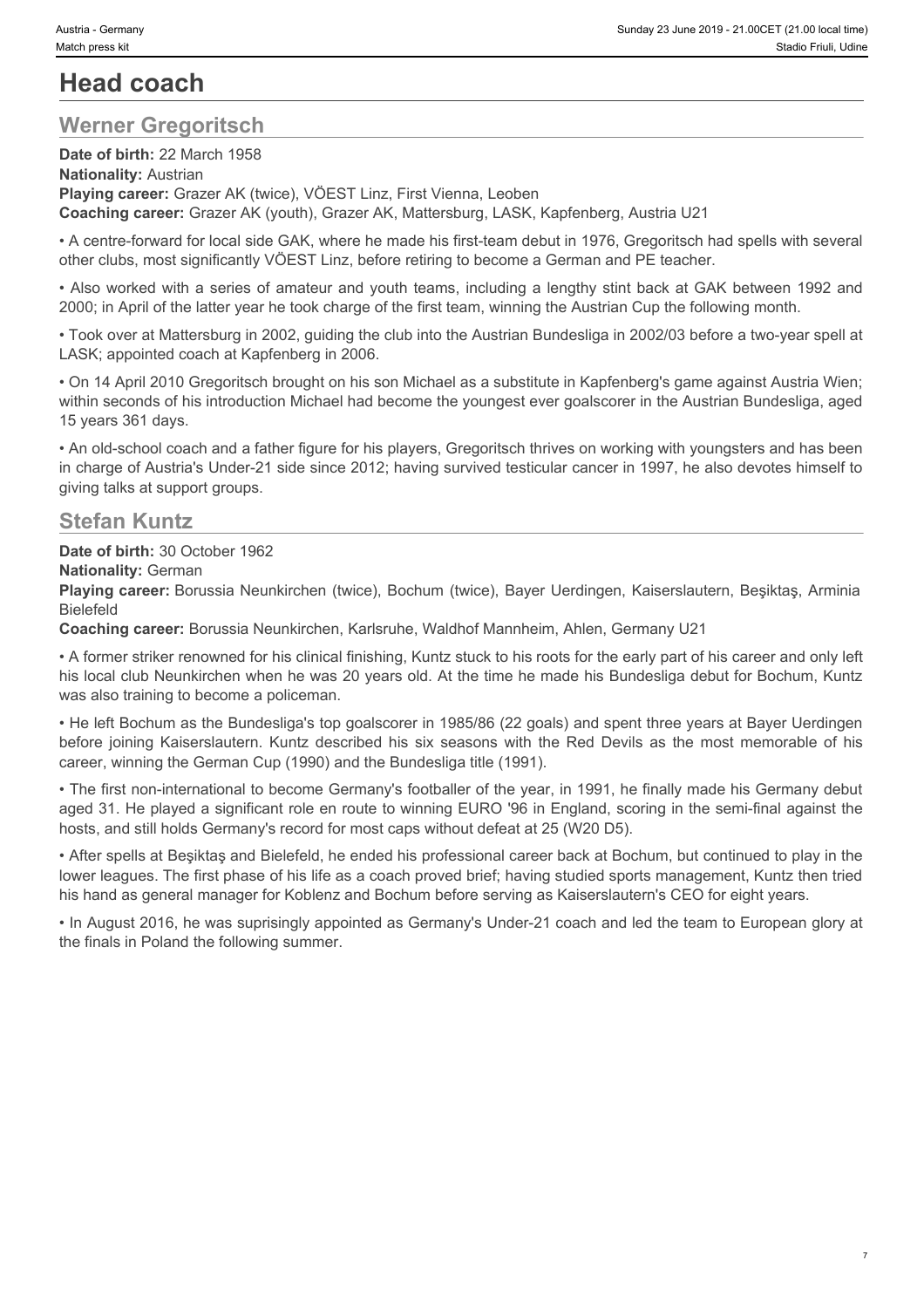# **Match officials**

| <b>Referee</b>                           | Andris Treimanis (LVA)                                 |  |
|------------------------------------------|--------------------------------------------------------|--|
| <b>Assistant referees</b>                | Haralds Gudermanis (LVA), Aleksejs Spasjonnikovs (LVA) |  |
| <b>Video Assistant Referee</b>           | Stuart Attwell (ENG)                                   |  |
| <b>Assistant Video Assistant Referee</b> | Paul Tierney (ENG)                                     |  |
| <b>Fourth official</b>                   | Serdar Gözübüyük (NED)                                 |  |
| <b>UEFA Delegate</b>                     | Boris Stankov (BUL)                                    |  |
| <b>UEFA Referee observer</b>             | David R. Elleray (ENG)                                 |  |

# **Referee**

| Name                                                | Under-21<br>matches |
|-----------------------------------------------------|---------------------|
| $\overline{\phantom{a}}$<br><b>Andris Treimanis</b> |                     |

# **Andris Treimanis**

**Referee since:** 1998 **First division:** 2005 **FIFA badge:** 2011

**Tournaments:** 2015 UEFA European Under-19 Championship

**Finals** N/A

**UEFA European Under-21 Championship matches featuring teams from the two countries involved in this match**

| <b>Date</b> | <b>Competition</b> | <b>Stage</b><br>reached |         | <b>Home Away</b> | <b>Result</b> | Venue    |
|-------------|--------------------|-------------------------|---------|------------------|---------------|----------|
| 16/11/2018  | U2 <sup>-</sup>    | $D^{\prime}$<br>∼       | Greece∣ | Austria          |               | Salonika |

# **Other matches involving teams from either of the two countries involved in this match**

| <b>Date</b> | <b>Competition</b> | <b>Stage</b><br>reached | <b>Home Away</b>             |                                 | <b>Result</b> | <b>Venue</b>   |
|-------------|--------------------|-------------------------|------------------------------|---------------------------------|---------------|----------------|
| 06/11/2013  | <b>UYL</b>         | <b>GS</b>               | Borussia Dortmund Arsenal FC |                                 | $2 - 2$       | Holzwickede    |
| 13/11/2014  | U19FRIE            | R <sub>1</sub>          |                              | Spain Germany                   | $2 - 0$       | Katerini       |
| 17/11/2014  | U19FRIE            | R <sub>1</sub>          | Germany France               |                                 | $0 - 5$       | Veria          |
| 21/04/2017  | <b>UYL</b>         | <b>SF</b>               | FC Barcelona FC Salzburg     |                                 | 1-2           | Nyon           |
| 08/10/2017  | <b>WC</b>          | QR                      |                              | Germany Azerbaijan              | $5 - 1$       | Kaiserslautern |
| 23/11/2017  | UEL                | GS                      |                              | <b>AC Milan FK Austria Wien</b> | $5 - 1$       | Milan          |
| 16/11/2018  | U21                | PO                      | Greece Austria               |                                 | $0 - 1$       | Salonika       |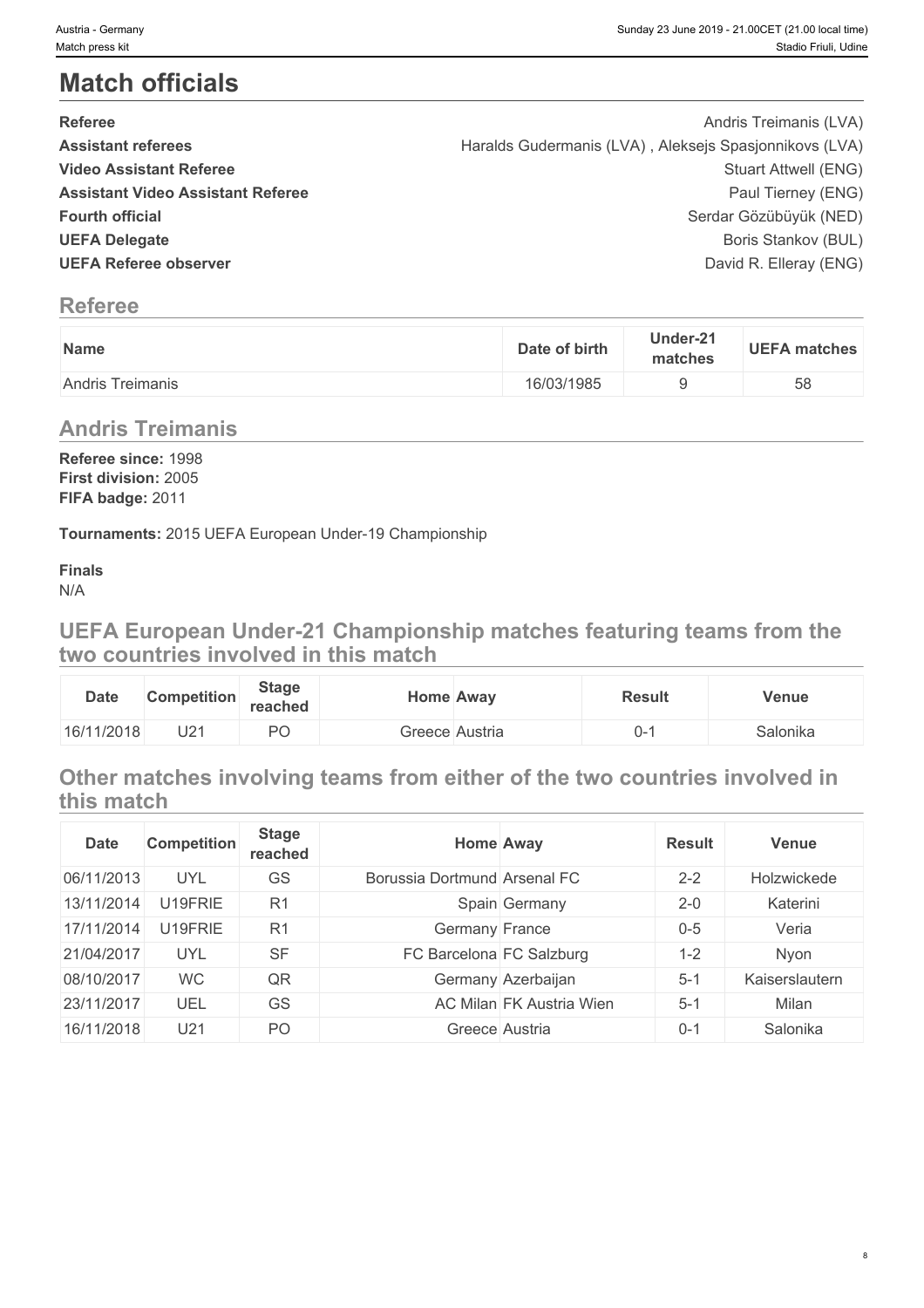# **Competition facts**

# **Under-21 historical statistics (competitive matches)**

# **Champions (hosts)**

2017: Germany 1-0 Spain (Poland) 2015: Sweden 0-0 Portugal, aet, 4-3 pens (Czech Republic) 2013: Spain 4-2 Italy (Israel) 2011: Spain 2-0 Switzerland (Denmark) 2009: Germany 4-0 England (Sweden) 2007: Netherlands 4-1 Serbia (Netherlands) 2006: Netherlands 3-0 Ukraine (Portugal) 2004: Italy 3-0 Serbia and Montenegro (Germany) 2002: Czech Republic 0-0 France, aet, 3-1 pens (Switzerland) 2000: Italy 2-1 Czech Republic (Slovakia) 1998: Spain 1-0 Greece (Romania) 1996: Italy 1-1 Spain, aet, 4-2 pens (Spain) 1994: Italy 1-0 Portugal, aet (France) 1992 Italy 2-1 Sweden (agg; 2-0, 0-1) 1990 USSR 7-3 Yugoslavia (agg; 4-2, 3-1) 1988 France 3-0 Greece (agg; 0-0, 3-0) 1986 Spain 3-3 Italy (agg; 1-2, 2-1, 3-0 pens) 1984 England 3-0 Spain (agg; 1-0, 2-0) 1982 England 5-4 West Germany (agg; 3-1, 2-3) 1980 USSR 1-0 East Germany (agg; 0-0, 1-0) 1978 Yugoslavia 5-4 East Germany (agg; 1-0, 4-4) *Finals contested up to, and including 1992, were over two legs* sions somew<br>
signing and the competition facts and the signing of the signing and the signing of the signing of the signing of the signing of the signing of the signing of the signing of the signing of the signing of the s **Competition in This consisters (competitive matches)**<br> **Characters focetal**<br>
Characters focetal spaces and the first since 1994's competitive matches<br>
2017: Sween 1-9 hard (Italy Italia)<br>
2017: Sween 1-9 hard (Italy Itali 1000. Resp. 21 title that is a constant of the European U21 title that is a constant of the Caps (Spain and Artistical 1982, 1998), 1998 (Spain and Artistical 1998), 1998 (Substitute of the European U21 title twice of the 1998, 1994, 1994, 1994, 1994, 1994, 1994, 1994, 1994, 1994, 1994, 1994, 1994, 1994, 1994, 1994, 1994, 1994, 1994, 1994, 1994, 1994, 1994, 1994, 1994, 1994, 1994, 1994, 1994, 1994, 1994, 1994, 1994, 1994, 1994, 1994, 1994,

# **Final statistics**

• In 2007 the Netherlands became the first, and so far only, team to win the competition on home territory since the switch to a new format in 1994. Until then the final had been decided on a two-legged basis. Spain came closest in 1996, losing the final on penalties to Italy.

• Since the 1992-94 change Italy have won four finals, the 2013 loss to Spain their first final reverse. The only other (2006, 2007).

• The 2013 edition was the highest-scoring single-match final as Thiago Alcántara's hat-trick helped Spain defeat Italy 4-2 in Jerusalem.

• Seven red cards have been issued in single-match finals, most recently for Serbia's Aleksandar Kolarov in 2007.

Huntelaar (Netherlands 2006) and Sandro Wagner (Germany 2009) have all scored twice in a one-off match. Prior to that Gary Owen (England 1982), Franck Sauzée (France 1988) and Andrei Sidelnikov (USSR 1990) had all scored twice in one leg of a final.

• Vahid Halilhodžić (for Yugoslavia v East Germany 1978) and Pierre Littbarski (for West Germany v England 1982) are the other players to have scored a final hat-trick.

• Since the single-match finals began three have ended in penalty shoot-outs, nine-man Italy triumphing 4-2 against Spain in 1996. The Czech Republic then prevailed 3-1 over France in 2002 and Sweden 4-3 against Portugal in 2015 following the competition's only two goalless finals.

• Only the 1994 final has been decided in extra time, substitute Pierluigi Orlandini winning it for Italy against Portugal with the only goal in the 97th minute.

Arnold Kruiswijk, Daniël de Ridder, Ron Vlaar and Haris Medunjanin (Netherlands 2006, 2007) and David de Gea, Thiago Alcántara, Martín Montoya, Iker Muniain and Diego Mariño (Spain 2011, 2013).

• The fulcrum of Italy's 2006 FIFA World Cup-winning squad had also been involved in U21 final victories: Cannavaro (1994 and 1996), Filippo Inzaghi (1994), Francesco Totti and Alessandro Nesta (1996), Andrea Pirlo and Gennaro Gattuso (2000) and Marco Amelia, Daniele De Rossi, Alberto Gilardino and Andrea Barzagli (2004).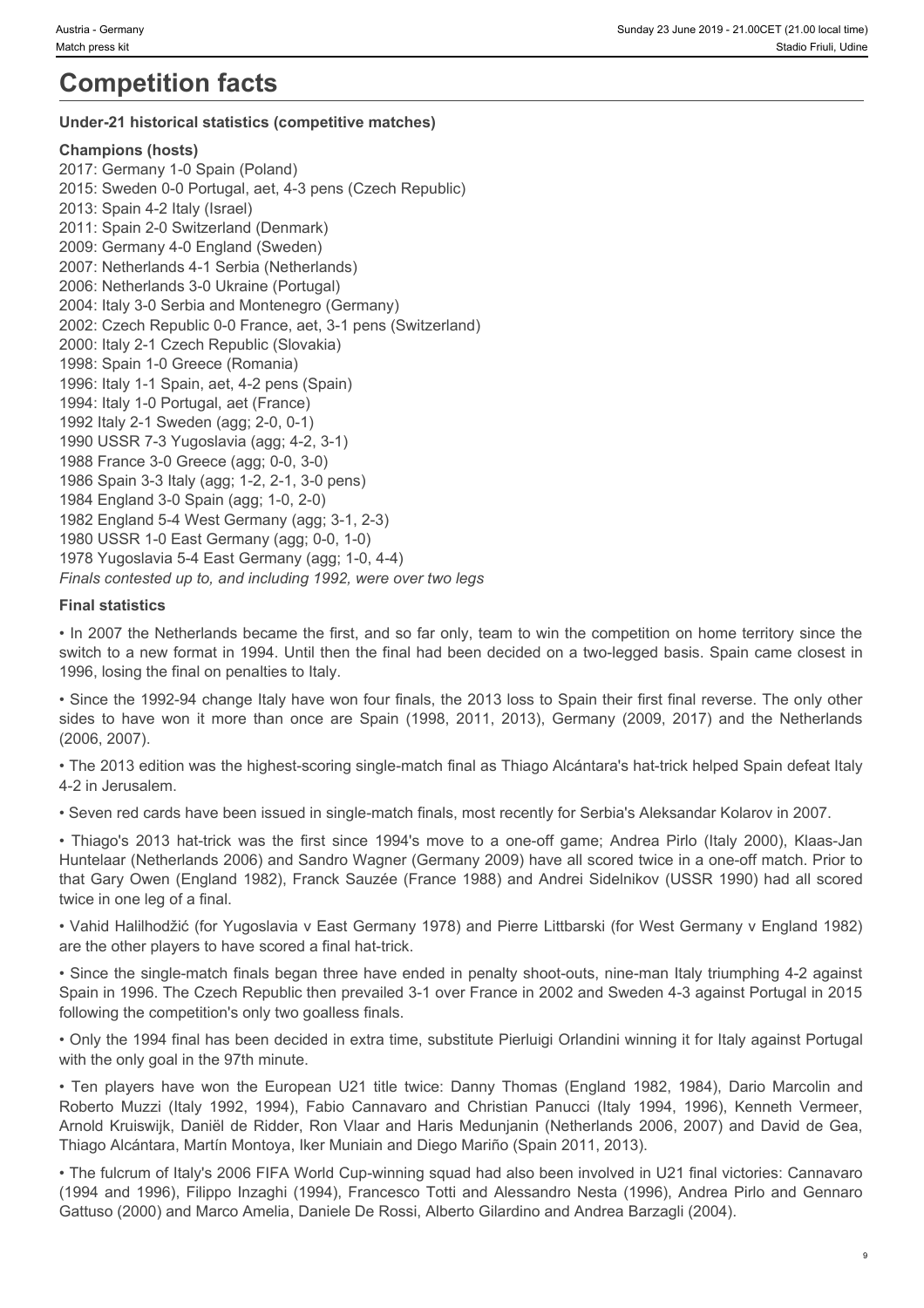Sweden: Manuel Neuer, Benedikt Höwedes, Mats Hummels, Jérôme Boateng, Sami Khedira and Mesut Özil.

Austria - Germany<br>
Anach press kit<br>
• Germany's victorious 2014 World Cup squad included six members of the squad that lifted the 2009 U21 title in<br>
Stadio Friuli, Udine<br>
• Caurent Blanc was the first player to achieve the Austria - Germany<br>
Match press kit<br>
facto press kit<br>
• Germany's victorious 2014 World Cup squad included six members of the squad that lifted the 2009 U21 title in<br>
Sweden: Manuel Neuer, Benedikt Höwedes, Mats Hummels, Jé (1998) and a UEFA European Championship victory (2000). Spain duo Juan Mata and Javi Martínez were the next players to do so after glory at the 2010 World Cup, U21s in Denmark in 2011 and UEFA EURO 2012.

### **Leading scorers**

# **All time (including qualifying)**

Lampros Choutos (Greece) 15 Tomáš Pekhart (Czech Republic) 15 Klaas-Jan Huntelaar (Netherlands) 14 Roy Makaay (Netherlands) 14

### **All time (final tournaments)**

Marcus Berg (Sweden) 7 Vahid Halilhodžić (Yugoslavia) 6 Pierre Littbarski (West Germany) *6* Adrian López (Spain) 5 Saúl Ñíguez (Spain) 5

#### **Finals top scorers**

2017: Saúl Ñíguez (Spain) 5 2015: Jan Kliment (Czech Republic) 3 2013: Álvaro Morata (Spain) 4 2011: Adrián (Spain) 5 2009: Marcus Berg (Sweden) 7 2007: Maceo Rigters (Netherlands) 4 2006: Klaas-Jan Huntelaar (Netherlands) 4 2004: Alberto Gilardino (Italy), Johan Elmander (Sweden) 4 2002: Massimo Maccarone (Italy) 3 2000: David Jarolím (Czech Republic), Igor Tudor (Croatia), Lukáš Došek (Czech Republic) 2 1998: Steffen Iversen (Norway), Nikos Liberopoulos (Greece) 3 1996: Raúl González (Spain) 3 1994: João Vieira Pinto (Portugal) 3 1992: Renato Buso (Italy) 3 1990: Davor Šuker (Yugoslavia), Andrei Sidelnikov (USSR) 3 1988: Aris Karasavvidis (Greece) 5 1986: Gianluca Vialli (Italy) 4 1984: Mark Hateley (England) 6 1982: Pierre Littbarski (West Germany) 6 1980: Ramaz Shengelia (USSR) 3 1978: Vahid Halilhodžić (Yugoslavia) 6 **Leading scorers per U21 campaign (qualifying to final)** 2017: Patrik Schick (Czech Republic) 11 2015: Saido Berahino (England) 10 2013: Rodrigo (Spain) 12 2011: Tomáš Pekhart (Czech Republic) 10 2009: Robert Acquafresca (Italy) 8 2007: Nikita Bazhenov (Russia), Igor Denisov (Russia), Dragan Mrdja (Serbia), Maceo Rigters (Netherlands), Theo Walcott (England) 4 2006: Klaas-Jan Huntelaar (Netherlands) 14 2004: Alberto Gilardino (Italy) 11 2002: Ricardo Cabanas (Switzerland) 9 2000: Lampros Choutos (Greece) 15 1998: Steffen Iversen (Norway) 9 1996: Roy Makaay (Netherlands), Ole Gunnar Solskjær (Norway) 10 1994: Toni (Portugal) 8 1992: Peter Møller (Denmark) 9 1990: Igor Kolyvanov (USSR) 9 1988: Aristidis Karasavidis (Greece) 5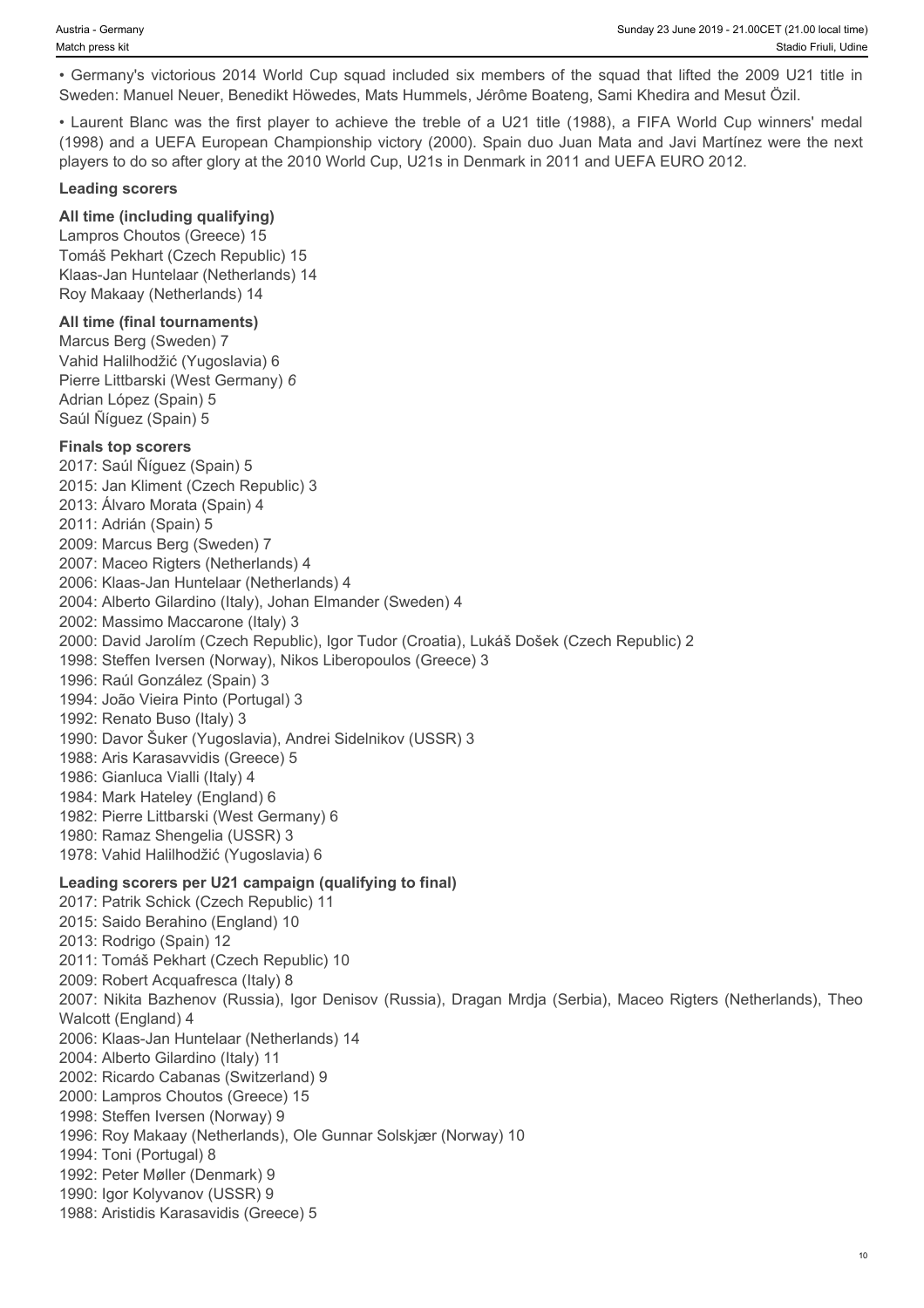1986: Gianluca Vialli (Italy) 4 1984: Mark Hateley (England) 6 1982: Pierre Littbarski (West Germany) 6 1980: Ramaz Shengelia (USSR) 3 1978: Vahid Halilhodžić (Yugoslavia) 6

### **Biggest win:**

#### **All-time**

14-0: Spain v San Marino, 08/02/05 2006 qualifying group stage, Santo Domingo, El Ejido

# **Final tournament**

6-0: England v Turkey, 29/05/00 Group stage, Tehelné Pole Stadium, Bratislava

### **Final**

4-0: Germany v England, 29/06/09 Malmö New Stadium, Malmo, Sweden

#### **Most goals in a game:**

14: Spain 14-0 San Marino, 08/02/05 2006 qualifying group stage, Santo Domingo, El Ejido

#### **Final tournament**

7: Czech Republic 4-3 Croatia, 01/06/00 Group stage, Mestský Stadium, Trencin, Slovakia

#### **Final**

8: Yugoslavia 4-4 East Germany, 31/05/78 (second leg, Yugoslavia won 5-4 on agg), Mostar, Yugoslavia

#### **Record attendance:**

42,000: Turkey 1-1 Germany, 18/11/03 2004 qualifying play-off, Şükrü Saracoğlu Stadium, Istanbul

# **Final tournament**

35,500: Italy 1-1 Spain (Italy won 4-2 on pens) 31/05/96 Final, Olímpico de Montjuïc, Barcelona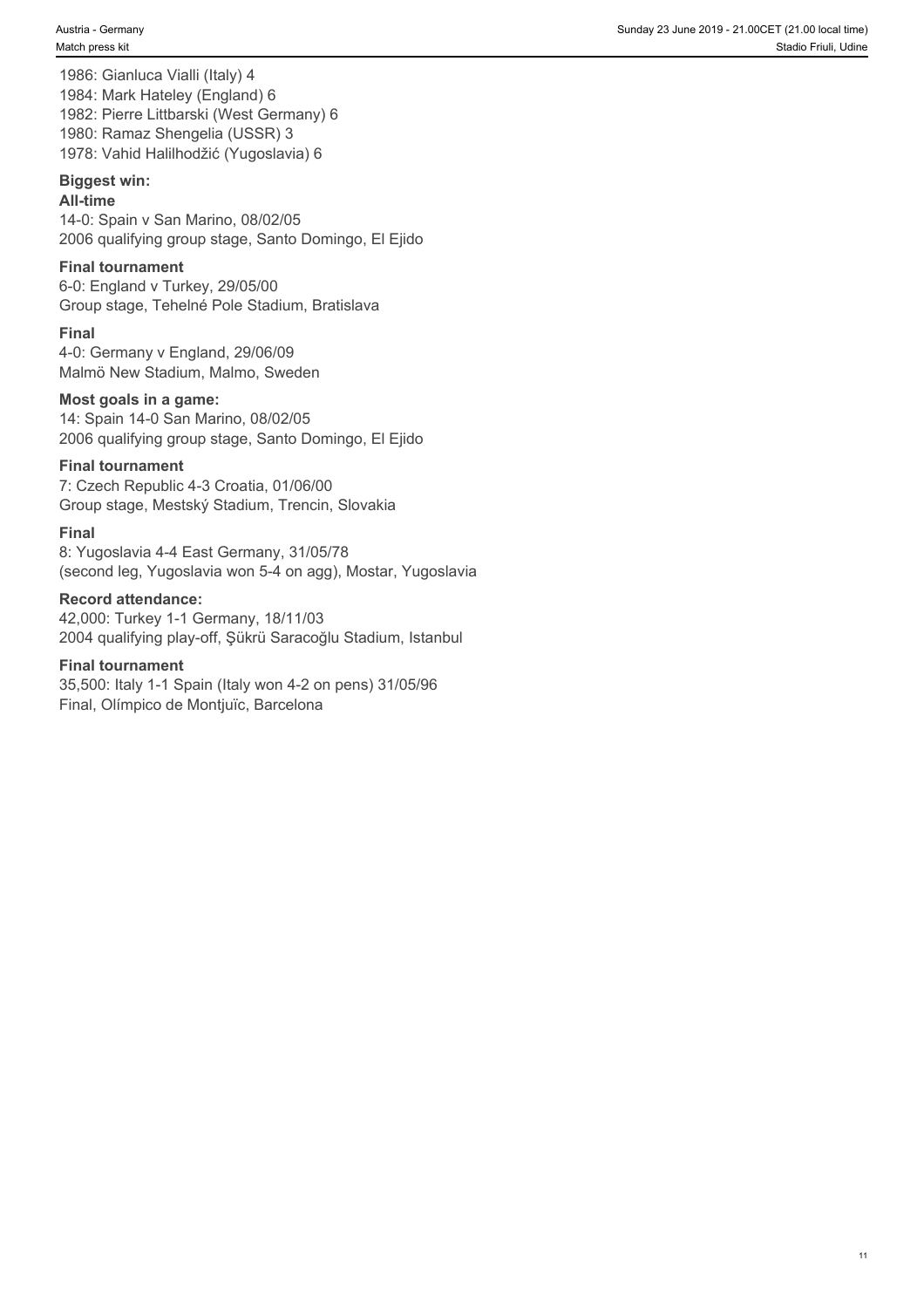# **Match-by-match lineups**

# **Austria**

# **Under-21 - Qualifying round**

# (08/06/2017)

# **Austria 3-0 Gibraltar**

**Goals:** 1-0 Friedl 6, 2-0 Horvath 60, 3-0 Prokop 90+5 **Austria:** Hadžikić, Friedl, Lienhart, Grbic (78 Prokop), Wolf, Kvasina (46 Jakupovic), Tekir, Posch, Baumgartner, Gluhakovic (92 Ingolitsch), Horvath

# (06/10/2017)

# **Russia 1-0 Austria**

**Goals:** 1-0 Zhemaletdinov 27 (P) **Austria:** Schlager, Maresic, Laimer (46 Kvasina), Schlager, Lovric (57 Prokop), Jakupovic (71 Friedl), Ullmann, Baumgartner, Gluhakovic, Horvath, Honsak

# (10/10/2017)

# **Armenia 0-5 Austria**

**Goals:** 0-1 Kvasina 49, 0-2 Schlager 60, 0-3 Schlager 75, 0-4 Jakupovic 78, 0-5 Kvasina 81 **Austria:** Schlager, Friedl, Maresic, Ljubicic, Laimer, Schlager (76 Jakupovic), Kvasina, Lovric, Ullmann (70 Honsak), Gluhakovic, Horvath (58 Prokop)

# (10/11/2017)

# **Austria 1-3 Serbia**

**Goals:** 0-1 Lutovac 30, 1-1 Laimer 80, 1-2 Jović 87 (P) , 1-3 L. Ilić 90+1 **Austria:** Schlager, Friedl, Ljubicic, Laimer, Kvasina (63 Kalajdzic), Lovric (46 Jakupovic), Maresic, Wöber, Gluhakovic, Horvath, Honsak (78 Baumgartner)

# (14/11/2017)

# **North Macedonia 0-4 Austria**

**Goals:** 0-1 Jakupovic 12, 0-2 Honsak 26, 0-3 Laimer 36, 0-4 Jakupovic 54 **Austria:** Gartler, Baumgartner (58 Prokop), Ingolitsch, Laimer (81 Lovric), Jakupovic, Maresic, Wöber (68 Ljubicic), Ullmann, Baumgartner, Horvath, Honsak

# (27/03/2018)

# **Austria 2-0 North Macedonia**

**Goals:** 1-0 Honsak 65, 2-0 Honsak 73 **Austria:** Gartler, Friedl, Wöber, Ingolitsch, Laimer, Lovric, Jakupovic (93 Lienhart), Wolf (92 Schmidt), Baumgartner, Horvath, Honsak (86 Grbic)

# (07/09/2018)

# **Austria 2-1 Armenia**

**Goals:** 1-0 Kvasina 3 (P) , 1-1 Bichakhchyan 61, 2-1 Ullmann 70 **Austria:** Schlager, Wöber, Danso, Kvasina, Ullmann, Prokop (72 Arase), Baumgartner, Lienhart, Posch (71 Jakupovic), Ljubic, Honsak

# (11/09/2018)

# **Gibraltar 0-5 Austria**

**Goals:** 0-1 Honsak 24, 0-2 Honsak 55, 0-3 Ullmann 58, 0-4 Lienhart 74, 0-5 Honsak 80 **Austria:** Schlager, Friedl (63 Jakupovic), Wöber, Danso, Kvasina, Ullmann, Prokop (46 Arase), Baumgartner, Lienhart, Ljubic (78 Lovric), Honsak

# (12/10/2018)

# **Serbia 0-0 Austria**

**Austria:** Schlager, Ingolitsch, Danso, Horvath (46 Prokop), Grbic, Maresic, Ullmann, Wolf (92 Baumgartner), Lienhart, Ljubic, Lovric (78 Ljubicic)

# (16/10/2018)

# **Austria 3-2 Russia**

**Goals:** 1-0 Grbic 13, 1-1 Chalov 14, 2-1 Wolf 48, 2-2 Chalov 52, 3-2 Jakupovic 75 **Austria:** Schlager, Wöber, Ingolitsch, Danso (74 Jakupovic), Ljubicic (46 Ljubic), Laimer, Grbic, Ullmann, Wolf,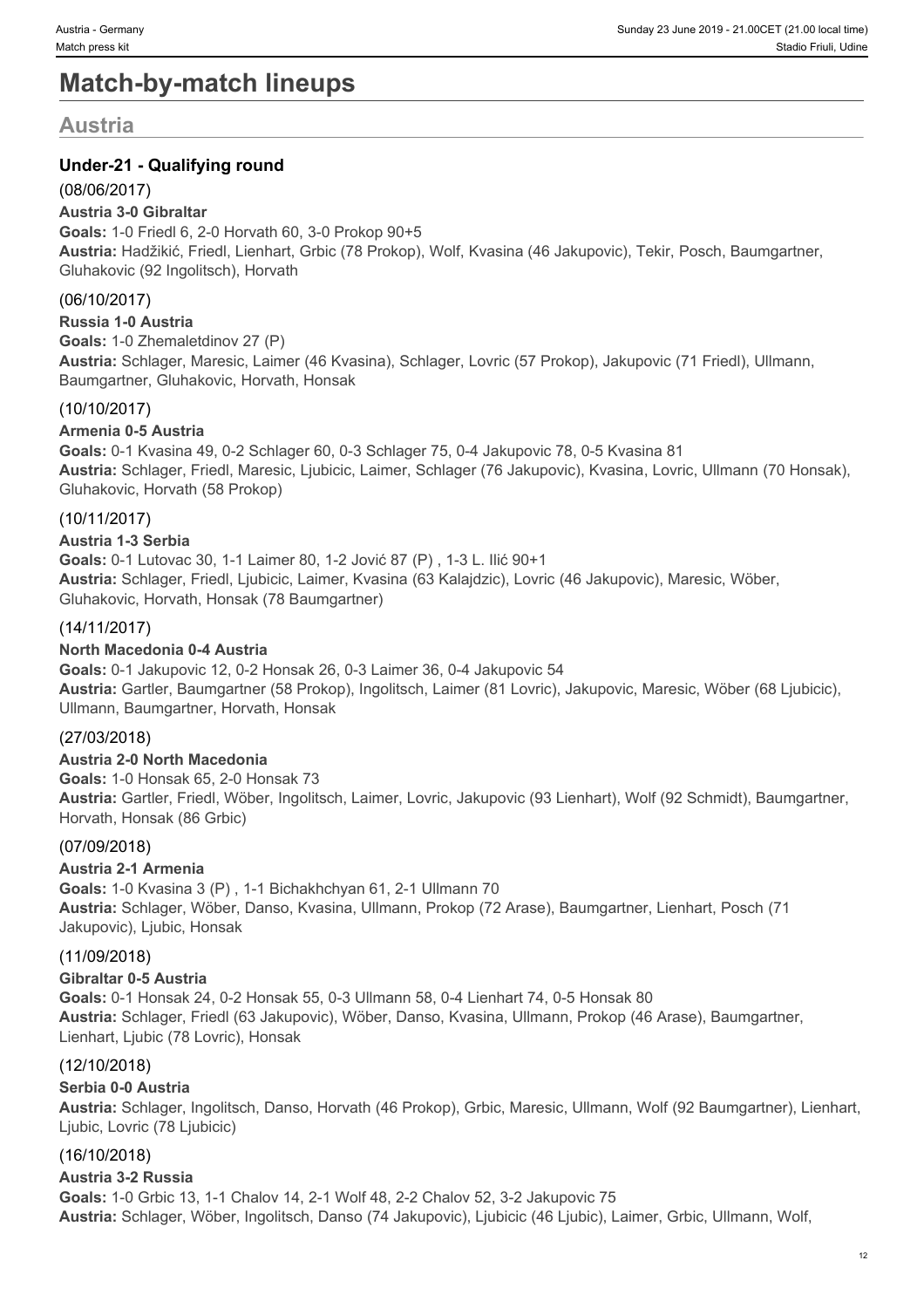Lienhart, Baumgartner (56 Horvath)

# **Play-off**

(16/11/2018)

**Greece 0-1 Austria**

**Goals:** 0-1 Posch 84

**Austria:** Schlager, Posch, Lienhart, Grbic (61 Jakupovic), Danso (70 Baumgartner), Lovric (92 Kvasina), Ullmann, Ljubic, Wolf, Baumgartner, Ingolitsch

# (20/11/2018)

**Austria 1-0 Greece** (agg: 2-0)

**Goals:** 1-0 Grbic 51

**Austria:** Schlager, Wöber, Posch, Lienhart, Grbic (61 Kvasina), Ullmann, Ljubic, Wolf (90 Danso), Baumgartner (71 Horvath), Ingolitsch, Laimer

# **Group stage – final tournament**

# **Group B**

| Team           | Pid W D L GF GA Pts        |                                               |  |  |  |
|----------------|----------------------------|-----------------------------------------------|--|--|--|
| Germany        |                            | 2 2 0 0 9 2 6                                 |  |  |  |
| Denmark        |                            | $2 \mid 1 \mid 0 \mid 1 \mid 4 \mid 4 \mid 3$ |  |  |  |
| <b>Austria</b> | 12   1   0   1   3   3   3 |                                               |  |  |  |
| Serbia         |                            | 20002180                                      |  |  |  |

# **Matchday 1** (17/06/2019)

# **Serbia 0-2 Austria**

**Goals:** 0-1 Wolf 37, 0-2 Horvath 78 **Austria:** Schlager, Posch, Lienhart (77 Ljubicic), Danso, Schlager, Honsak (84 Balić), Ullmann, Ljubic, Wolf (78 Kalajdzic), Horvath, Ingolitsch

# **Matchday 2** (20/06/2019)

# **Denmark 3-1 Austria**

**Goals:** 1-0 Mæhle 33, 1-1 Lienhart 47, 2-1 Mæhle 77, 3-1 Olsen 90+3 **Austria:** Schlager, Friedl, Posch, Lienhart, Danso, Schlager, Kvasina (55 Balić), Honsak (82 Grbic), Ljubic (67 Baumgartner), Horvath, Ingolitsch

# **Matchday 3** (23/06/2019)

Austria-Germany

# **Germany**

# **Under-21 - Qualifying round**

(05/09/2017) **Germany 1-0 Kosovo Goals:** 1-0 Eggestein 45 **Germany:** Nübel, Klostermann, Baumgartl, Anton (46 Neuhaus), Öztunali, Eggestein, Amiri, Horn, Hartel (66 Waldschmidt), Eggestein (77 Serra), Kehrer

# (06/10/2017)

**Germany 6-1 Azerbaijan**

**Goals:** 1-0 Ochs 8, 2-0 Dahoud 34, 3-0 Ochs 37, 4-0 Krivotsyuk 53 (og) , 5-0 Hartel 72, 6-0 Teuchert 83, 6-1 Safarzade 86

**Germany:** Nübel, Henrichs (67 Neuhaus), Klostermann, Tah, Baumgartl, Dahoud (71 Eggestein), Platte, Teuchert, Ochs, Hartel (75 Waldschmidt), Kehrer

# (10/10/2017)

# **Norway 3-1 Germany**

**Goals:** 0-1 Teuchert 31, 1-1 Thorsby 45, 2-1 Ødegaard 56, 3-1 Thorsby 71 **Germany:** Nübel, Henrichs, Tah, Baumgartl, Platte (73 Serra), Teuchert, Eggestein (81 Eggestein), Stenzel, Ochs (61 Passlack), Hartel, Kehrer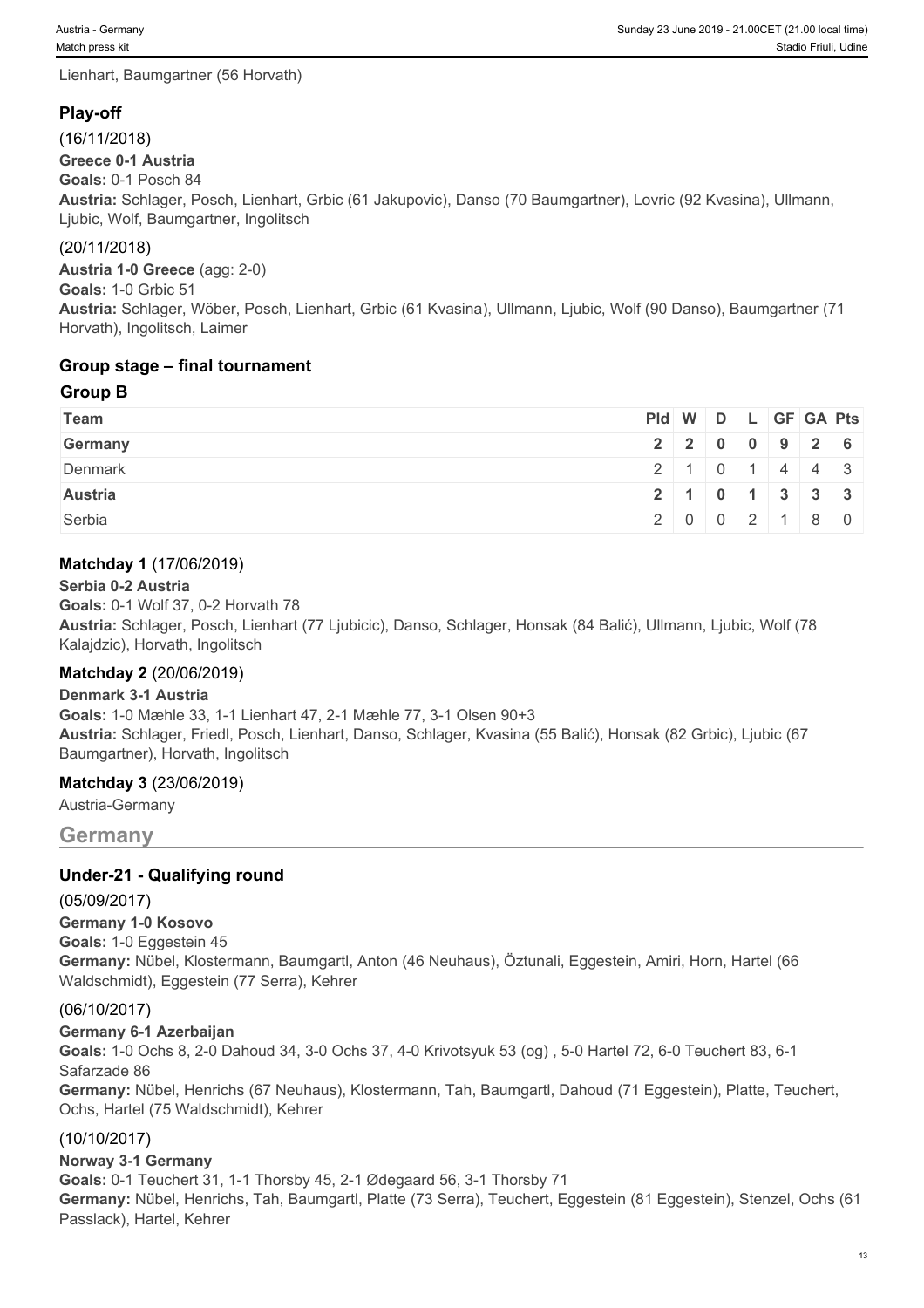# (09/11/2017)

# **Azerbaijan 0-7 Germany**

**Goals:** 0-1 Hartel 2, 0-2 Amiri 14, 0-3 Seydel 28, 0-4 Hartel 46, 0-5 Hartel 58, 0-6 Klostermann 60, 0-7 Öztunali 84 **Germany:** Nübel, Klostermann, Baumgartl, Anton, Öztunali, Dahoud (42 Neuhaus), Amiri, Ochs, Seydel, Hartel (61 Serra), Kehrer (56 Stenzel)

# (14/11/2017)

# **Israel 2-5 Germany**

**Goals:** 0-1 Dahoud 17, 1-1 Barshazky 44, 1-2 Klostermann 54, 2-2 Weissman 73, 2-3 Seydel 79, 2-4 Baumgartl 82, 2-5 Neuhaus 90+1

**Germany:** Nübel, Klostermann, Baumgartl, Anton (12 Neuhaus), Öztunali, Dahoud, Amiri, Teuchert (80 Löwen), Ochs, Hartel (67 Seydel), Kehrer

# (22/03/2018)

# **Germany 3-0 Israel**

**Goals:** 1-0 Löwen 11, 2-0 Teuchert 26, 3-0 Öztunali 88 (P)

**Germany:** Nübel, Henrichs, Klostermann, Tah, Anton, Öztunali, Dahoud (72 Neuhaus), Amiri (64 Hartel), Teuchert (75 Serra), Löwen, Eggestein

# (27/03/2018)

# **Kosovo 0-0 Germany**

**Germany:** Nübel, Henrichs, Klostermann, Anton, Öztunali (70 Ochs), Dahoud, Amiri, Teuchert (86 Serdar), Löwen, Torunarigha, Eggestein (76 Serra)

# (11/09/2018)

# **Republic of Ireland 0-6 Germany**

**Goals:** 0-1 Seydel 6, 0-2 Teuchert 22 (P) , 0-3 Teuchert 66, 0-4 Teuchert 73 (P) , 0-5 Serdar 83 (P) , 0-6 Serdar 86 **Germany:** Nübel, Henrichs, Klostermann, Baumgartl, Anton, Seydel (54 Richter), Teuchert, Löwen (67 Maier), Neuhaus, Torunarigha (46 Serdar), Eggestein

# (12/10/2018)

# **Germany 2-1 Norway**

**Goals:** 1-0 Teuchert 21, 2-0 Waldschmidt 31, 2-1 Risa 46 **Germany:** Nübel, Henrichs, Klostermann, Tah, Baumgartl, Maier, Waldschmidt, Teuchert (72 Serra), Löwen (72 Koch), Neuhaus (86 Öztunali), Eggestein

# (16/10/2018)

**Germany 2-0 Republic of Ireland Goals:** 1-0 Serra 32, 2-0 Öztunali 40 **Germany:** Nicolas, Baumgartl (77 Klostermann), Koch, Öztunali, Sabiri, Serra (57 Waldschmidt), Mittelstädt, Ochs, Hartel, Uduokhai, Eggestein

# **Group stage – final tournament**

# **Group B**

| Team           |  |  | Pid W D L GF GA Pts         |  |
|----------------|--|--|-----------------------------|--|
| Germany        |  |  | $2$   2   0   0   9   2   6 |  |
| Denmark        |  |  | 2   1   0   1   4   4   3   |  |
| <b>Austria</b> |  |  | 2 1 0 1 3 3 3               |  |
| Serbia         |  |  | 2002180                     |  |

# **Matchday 1** (17/06/2019)

# **Germany 3-1 Denmark**

**Goals:** 1-0 Richter 28, 2-0 Richter 52, 3-0 Waldschmidt 65, 3-1 Skov 73 (P) **Germany:** Nübel, Henrichs, Klostermann, Tah, Baumgartl, Eggestein, Öztunali, Dahoud (79 Serdar), Waldschmidt, Richter (70 Amiri), Maier (46 Neuhaus)

# **Matchday 2** (20/06/2019)

# **Germany 6-1 Serbia**

**Goals:** 1-0 Richter 16, 2-0 Waldschmidt 30, 3-0 Waldschmidt 37, 4-0 Dahoud 69, 5-0 Waldschmidt 80, 5-1 A. Živković 85 (P) , 6-1 Maier 90+2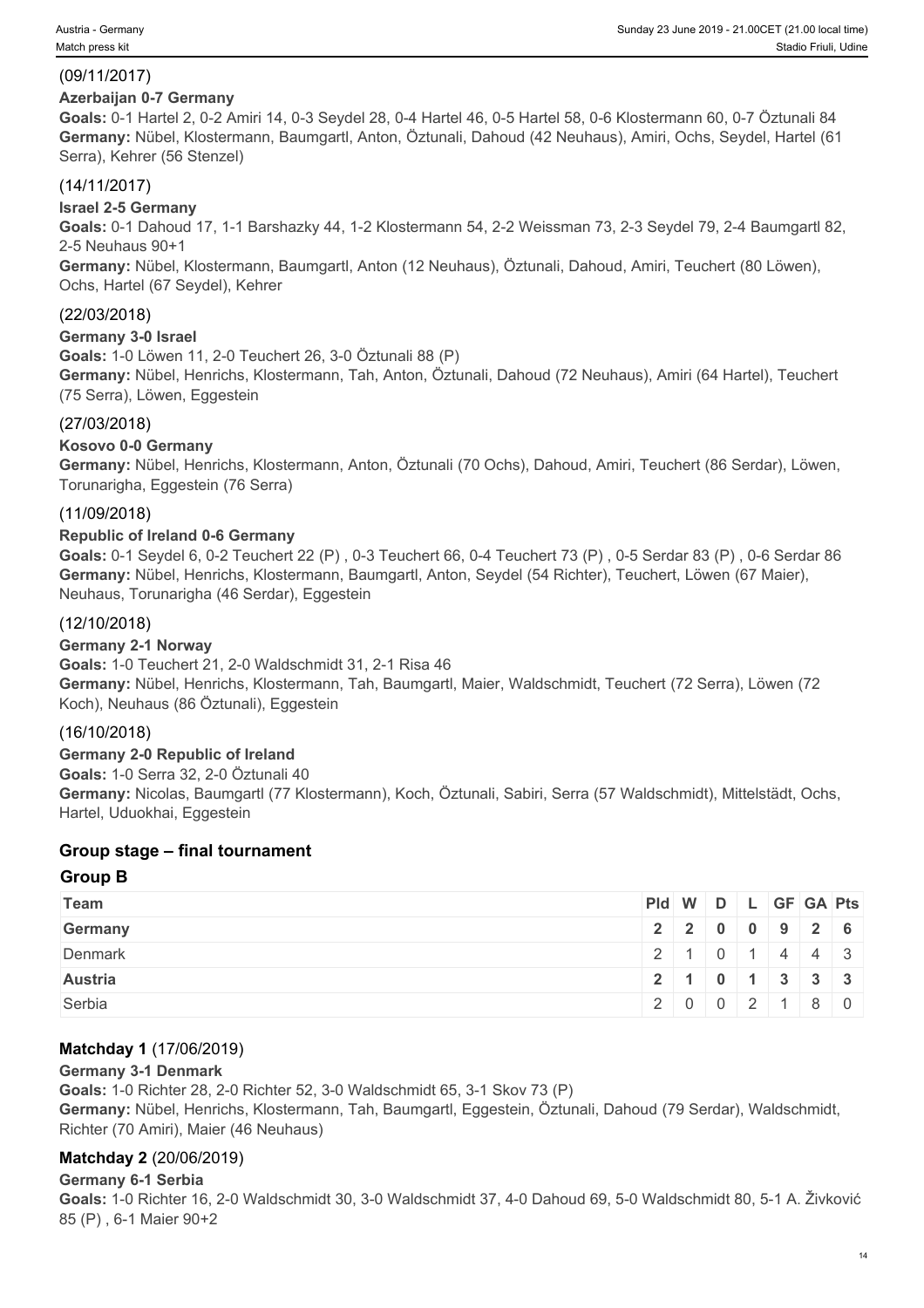**Germany:** Nübel, Henrichs, Klostermann, Tah, Baumgartl, Eggestein (67 Maier), Öztunali (46 Amiri), Dahoud, Waldschmidt, Richter (74 L. Nmecha), Neuhaus

# **Matchday 3** (23/06/2019)

Austria-Germany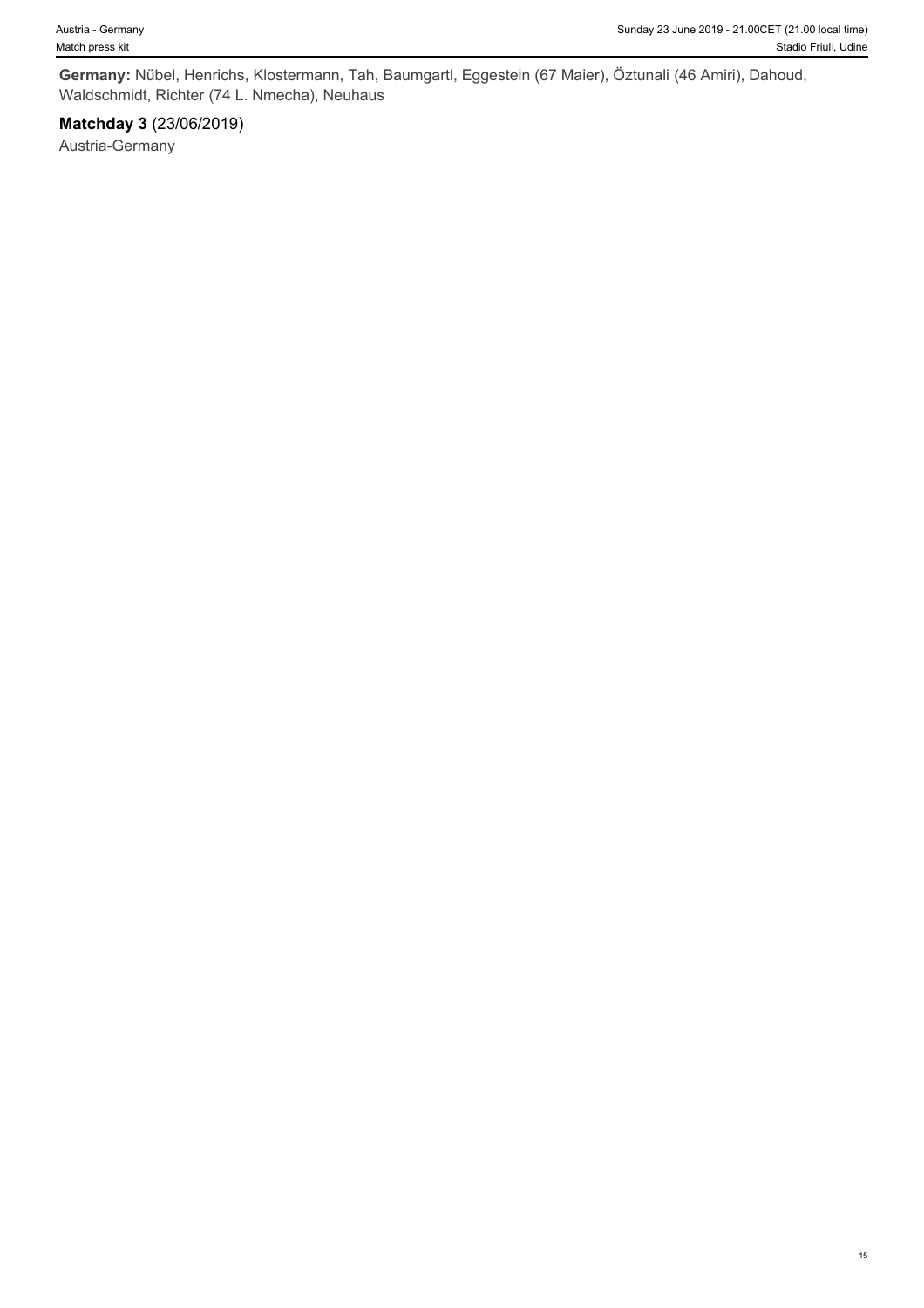# **Austria**

**Tournament record 2017:** play-offs **2015:** did not qualify **2013:** did not qualify **2011:** did not qualify **2009:** play-offs **2007:** did not qualify **2006:** did not qualify **2004:** did not qualify **2002:** did not qualify **2000:** did not qualify **1998:** did not qualify **1996:** did not qualify **1994:** did not qualify **1992:** did not qualify **1990:** did not qualify **1988:** did not qualify **1986:** did not qualify **1984:** did not qualify **1982:** did not qualify **1980:** did not qualify **1978:** did not qualify

#### **Biggest wins**

**Final tournament 0-2:** Serbia v Austria, 17/06/19 Group stage, Nereo Rocco, Trieste

# **Qualifying**

**10-0:** Austria v Liechtenstein, 16/10/90 Qualifying group stage, Wiener Neustadt, Vienna

#### **Heaviest defeats**

**Final tournament 3-1:** Denmark v Austria, 20/06/19 Group stage, Stadio Friuli, Udine

#### **Qualifying**

**6-0:** Israel v Austria, 26/10/93 Qualifying group stage, Herzeliya Municipal, Herzeliya

#### **Germany**

**Tournament record 2017:** winners **2015:** semi-finals **2013:** group stage 2011: did not qualify **2009:** winners **2007:** play-offs **2006:** group stage **2004:** group stage **2002:** did not qualify 2000: did not qualify **1998:** quarter-finals **1996:** quarter-finals **1994:** did not qualify **1992:** quarter-finals **1990:** quarter-finals (as West Germany)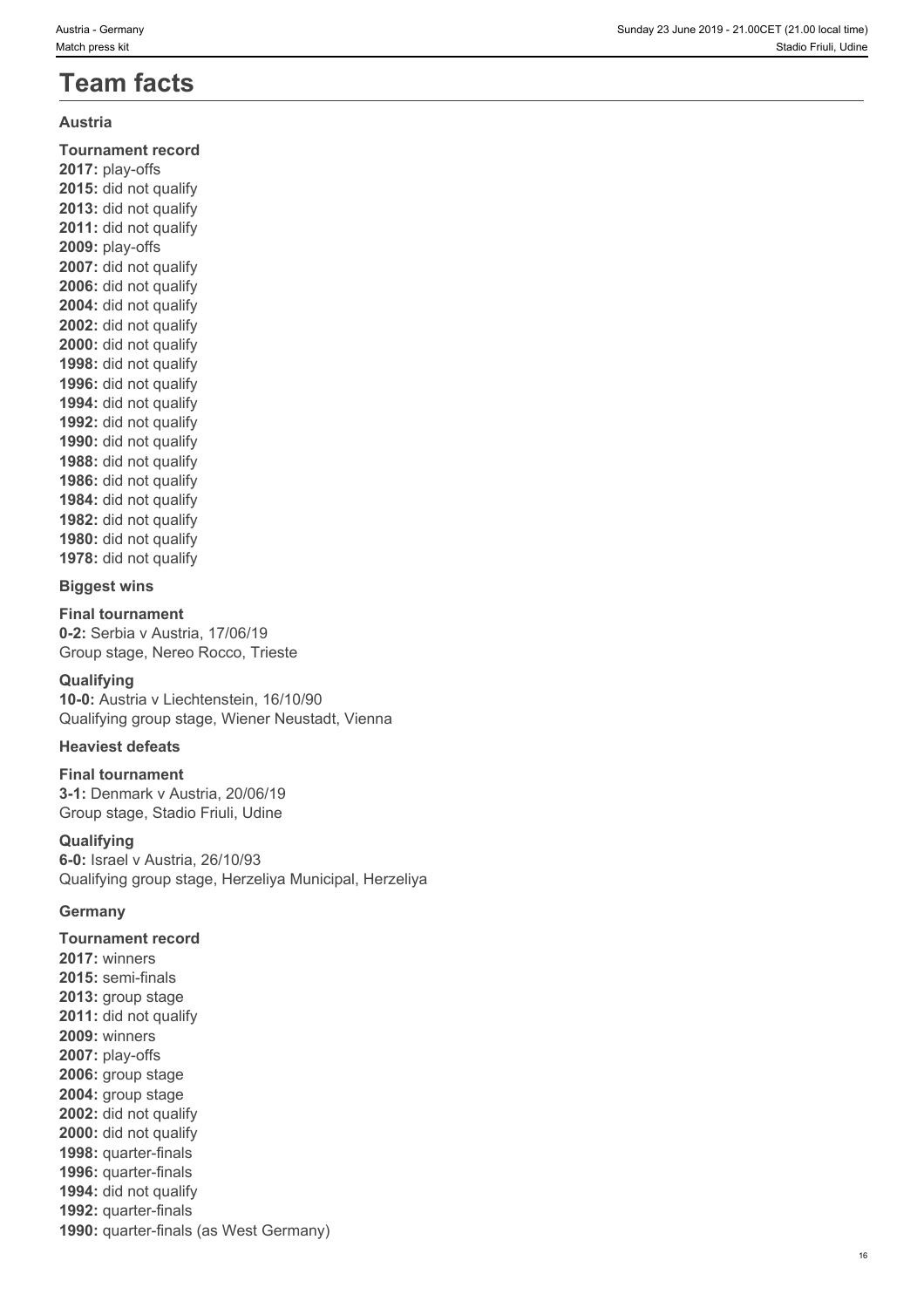**1988:** did not qualify (as West Germany) **1986:** did not qualify (as West Germany) **1984:** did not qualify (as West Germany) **1982:** runners-up (as West Germany) **1980:** did not enter **1978:** did not enter

# **Biggest wins**

#### **Final tournament**

**6-1:** Germany v Serbia, 20/06/19 Group stage, Nereo Rocco, Trieste **5-0:** West Germany v USSR, 30/04/82 Semi-final, (Old) Tivoli, Aachen

#### **Qualifying**

**0-11:** San Marino v Germany, 17/11/09 Qualifying group stage, Stadio Olimpico, Serravalle

# **Heaviest defeats**

**Final tournament 5-0:** Portugal v Germany, 27/06/15 Semi-final, Ander Stadium, Olomouc

#### **Qualifying**

**4-1:** Iceland v Germany, 11/08/10 Qualifying group stage, Kaplakrikavöllur, Hafnarfjordur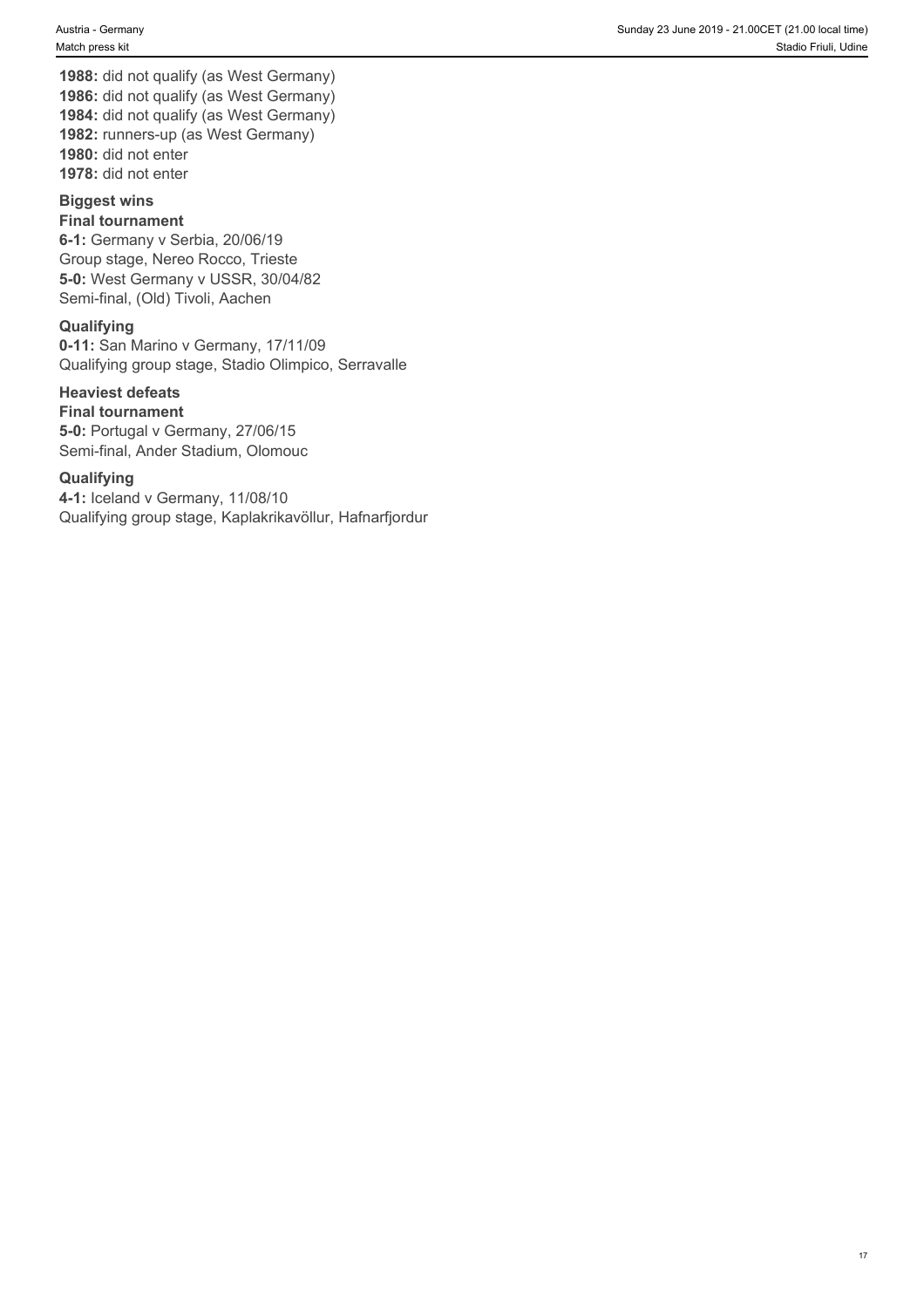# **Legend**

# **:: Squad list**

**No:** number **DoB:** date of birth **Qual:** qualifying **FT:** final tournament **Pld:** played **Gls:** goals **Overall U21:** all-time qualifying and final tournament data

# **:: Match officials**

**Nat:** nationality **DoB:** date of birth

**Under-21:** Total matches officiated in the UEFA European U21 Championship including all qualifying round matches. Matches as the fourth official are not included in these statistics. These are the official statistics considered valid for communicating official records in the competition.

**UEFA:** Total matches officiated in all UEFA competitions including all qualifying round matches. Matches where the official has acted as the fourth official are not included in these statistics. These are the official statistics considered valid for communicating official records in the competition.

#### **:: Group statistics/Tournament schedule**

**Pos:** position **Pld:** played **W:** won **D:** drawn **L:** lost **GF:** goals for **GA:** goals against **Pts:** points

#### **:: NOTE: All-time statistics**

Goals totals include the outcome of disciplinary decisions (eg. match forfeits when a 3-0 result is determined). Goals totals do not include goals scored from the penalty mark during a penalty shoot-out.

# **Competitions**

**UCL**: UEFA Champions League **ECCC**: European Champion Clubs' Cup **UEL**: UEFA Europa League **UCUP**: UEFA Cup **UCWC**: UEFA Cup Winners' Cup **SCUP**: UEFA Super Cup **UIC**: UEFA Intertoto Cup **ICF**: Inter-Cities Fairs Cup

# **Club competitions National team competitions**

| <b>EURO:</b> UEFA European Football Championship |  |
|--------------------------------------------------|--|
| <b>WC: FIFA World Cup</b>                        |  |
| <b>CONFCUP: FIFA Confederations Cup</b>          |  |
| <b>FRIE:</b> Friendly internationals             |  |
| <b>U21FRIE:</b> Under-21 friendly internationals |  |
| U21: UEFA European Under-21 Championship         |  |
| U17: UEFA Under-17 Championship                  |  |
| U16: UEFA European Under-16 Championship         |  |
| U19: UEFA Under-19 Championship                  |  |
| U18: UEFA European Under-18 Championship         |  |
| <b>WWC: FIFA Women's World Cup</b>               |  |
| <b>WEURO:</b> UEFA European Women's Championship |  |
| <b>Other abbreviations</b>                       |  |

# **Competition stages**

| <b>F</b> : Final                   | <b>GS:</b> Group stage             | (aet): After extra time                            | pens: Penalties               |
|------------------------------------|------------------------------------|----------------------------------------------------|-------------------------------|
| <b>GS1: First group stage</b>      | <b>GS2:</b> Second group stage     | No.: Number                                        | og: Own goal                  |
| <b>3QR:</b> Third qualifying round | <b>R1:</b> First round             | ag: Match decided on away                          | P: Penalty                    |
| <b>R2:</b> Second round            | <b>R3:</b> Third round             | goals                                              | agg: Aggregate                |
| <b>R4: Fourth round</b>            | <b>PR:</b> Preliminary round       | <b>PId:</b> Matches played                         | <b>AP:</b> Appearances        |
| <b>SF: Semi-finals</b>             | <b>QF:</b> Quarter-finals          | <b>Pos.: Position</b>                              | <b>Comp.: Competition</b>     |
| $R16$ : round of 16                | <b>QR:</b> Qualifying round        | <b>Pts: Points</b>                                 | <b>D</b> : Drawn              |
| R32: Round of 32                   | <b>1QR:</b> First qualifying round | R: Sent off (straight red card) DoB: Date of birth |                               |
| <b>1st:</b> first leg              | <b>2QR:</b> Second qualifying      | <b>Res.: Result</b>                                | <b>ET:</b> Extra Time         |
|                                    | round                              | sg: Match decided by silver                        | <b>GA:</b> Goals against      |
| 2nd: second leg                    | <b>FT:</b> Final tournament        | goal                                               | t: Match decided by toss of a |
| PO: Play-off                       | <b>ELITE:</b> Elite round          |                                                    | coin                          |
| <b>Rep: Replay</b>                 | 3rdPO: Third-place play-off        | <b>GF: Goals for</b>                               | W: Won                        |
| PO - FT: Play-off for Final        | <b>GS-FT:</b> Group stage – final  | gg: Match decided by golden Y: Booked              |                               |
| Tournament                         | tournament                         | goal                                               | $L:$ Lost                     |
|                                    |                                    | Y/R: Sent off (two yellow                          | <b>Nat.: Nationality</b>      |
|                                    |                                    | cards)                                             | N/A: Not applicable           |

**f**: Match forfeited